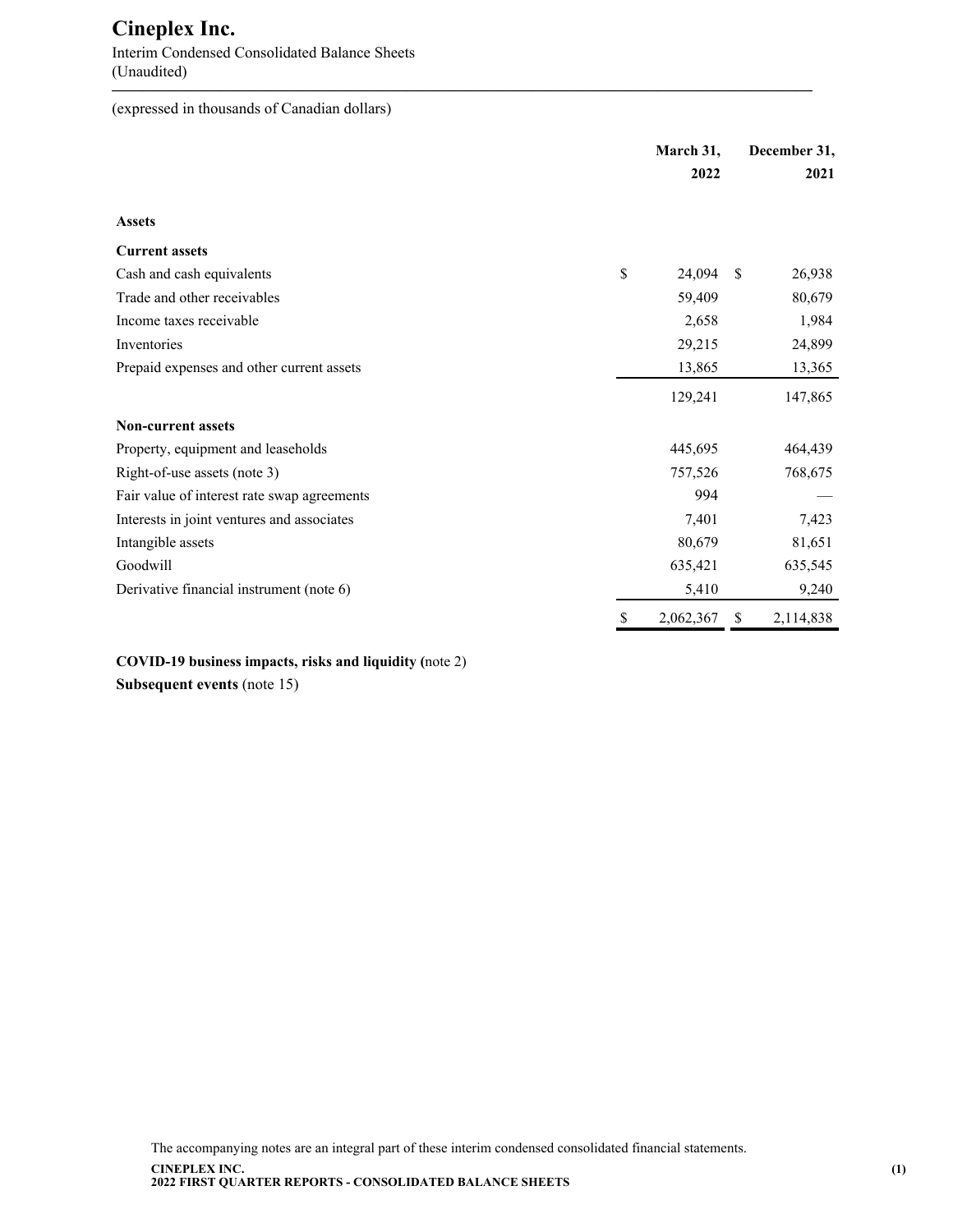Interim Condensed Consolidated Balance Sheets...*continued* (Unaudited)

(expressed in thousands of Canadian dollars)

|                                             | March 31,       | December 31,  |               |
|---------------------------------------------|-----------------|---------------|---------------|
|                                             | 2022            |               | 2021          |
| <b>Liabilities</b>                          |                 |               |               |
| <b>Current liabilities</b>                  |                 |               |               |
| Accounts payable and accrued liabilities    | \$<br>141,796   | <sup>\$</sup> | 157,950       |
| Income taxes payable                        | 1,920           |               | 1,945         |
| Deferred revenue and other (note 7)         | 275,616         |               | 293,206       |
| Lease obligations (note 8)                  | 98,343          |               | 101,058       |
| Fair value of interest rate swap agreements | 4,562           |               | 8,063         |
|                                             | 522,237         |               | 562,222       |
| <b>Non-current liabilities</b>              |                 |               |               |
| Share-based compensation (note 5)           | 5,289           |               | 4,940         |
| Long-term debt (note 6)                     | 786,811         |               | 739,211       |
| Fair value of interest rate swap agreements |                 |               | 6,160         |
| Lease obligations (note 8)                  | 992,243         |               | 1,004,465     |
| Post-employment benefit obligations         | 9,162           |               | 9,973         |
| Other liabilities                           | 6,819           |               | 7,590         |
|                                             | 1,800,324       |               | 1,772,339     |
| <b>Total liabilities</b>                    | 2,322,561       |               | 2,334,561     |
| Shareholders' deficit                       |                 |               |               |
| Share capital (note 9)                      | 852,575         |               | 852,465       |
| Deficit                                     | (1, 193, 619)   |               | (1, 151, 394) |
| Hedging reserves and other                  | (131)           |               | (131)         |
| Contributed surplus                         | 82,088          |               | 80,027        |
| Cumulative translation adjustment           | (1,107)         |               | (690)         |
| Total shareholders' deficit                 | (260, 194)      |               | (219, 723)    |
|                                             | \$<br>2,062,367 | $\mathbb{S}$  | 2,114,838     |

**—————————————————————————————————————————————**

### **Approved by the Board of Directors**

"Phyllis Yaffe" "Janice Fukakusa" Director Director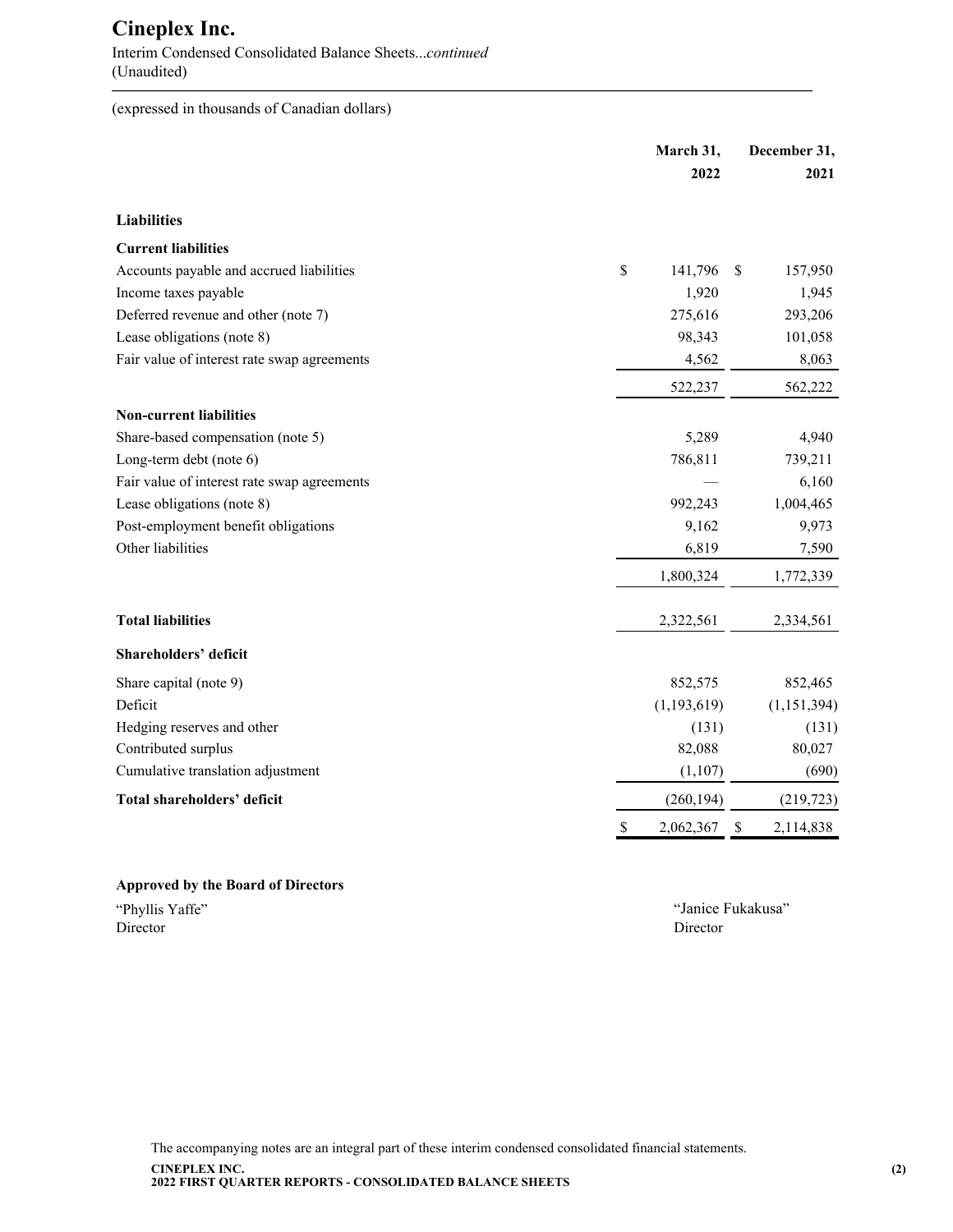Interim Condensed Consolidated Statements of Operations For the three months ended March 31, 2022 and 2021 (Unaudited)

| (expressed in thousands of Canadian dollars, except per share amounts) |    | 2022        |      | 2021      |
|------------------------------------------------------------------------|----|-------------|------|-----------|
| <b>Revenues</b> (note 7)                                               |    |             |      |           |
| Box office                                                             | \$ | 79,952      | -S   | 3,818     |
| Food service                                                           |    | 68,388      |      | 6,525     |
| Media                                                                  |    | 15,545      |      | 9,074     |
| Amusement                                                              |    | 50,424      |      | 13,874    |
| Other                                                                  |    | 14,414      |      | 8,121     |
|                                                                        |    | 228,723     |      | 41,412    |
| <b>Expenses</b>                                                        |    |             |      |           |
| Film cost                                                              |    | 39,016      |      | 1,235     |
| Cost of food service                                                   |    | 14,857      |      | 1,412     |
| Depreciation - right-of-use assets                                     |    | 24,263      |      | 26,318    |
| Depreciation and amortization - other assets                           |    | 26,892      |      | 29,509    |
| Loss (gain) on disposal of assets                                      |    | 157         |      | (30,060)  |
| Other costs (note 10)                                                  |    | 138,352     |      | 68,705    |
| Share of (income) loss of joint ventures and associates                |    | (686)       |      | 2,414     |
| Interest expense - lease obligations                                   |    | 14,704      |      | 14,359    |
| Interest expense - other                                               |    | 10,083      |      | 13,665    |
| Interest income                                                        |    | (30)        |      | (26)      |
| Foreign exchange                                                       |    | 234         |      | 230       |
| Loss on financial instruments recorded at fair value (note 6)          |    | 3,830       |      |           |
|                                                                        |    | 271,672     |      | 127,761   |
| Loss before income taxes                                               |    | (42, 949)   |      | (86, 349) |
| Income tax (recovery) expense (note 4)                                 |    |             |      |           |
| Current                                                                |    | (724)       |      | 3,339     |
| <b>Net loss</b>                                                        | S  | (42, 225)   | - \$ | (89, 688) |
| Net loss per share - basic and diluted (note 11):                      | \$ | $(0.67)$ \$ |      | (1.42)    |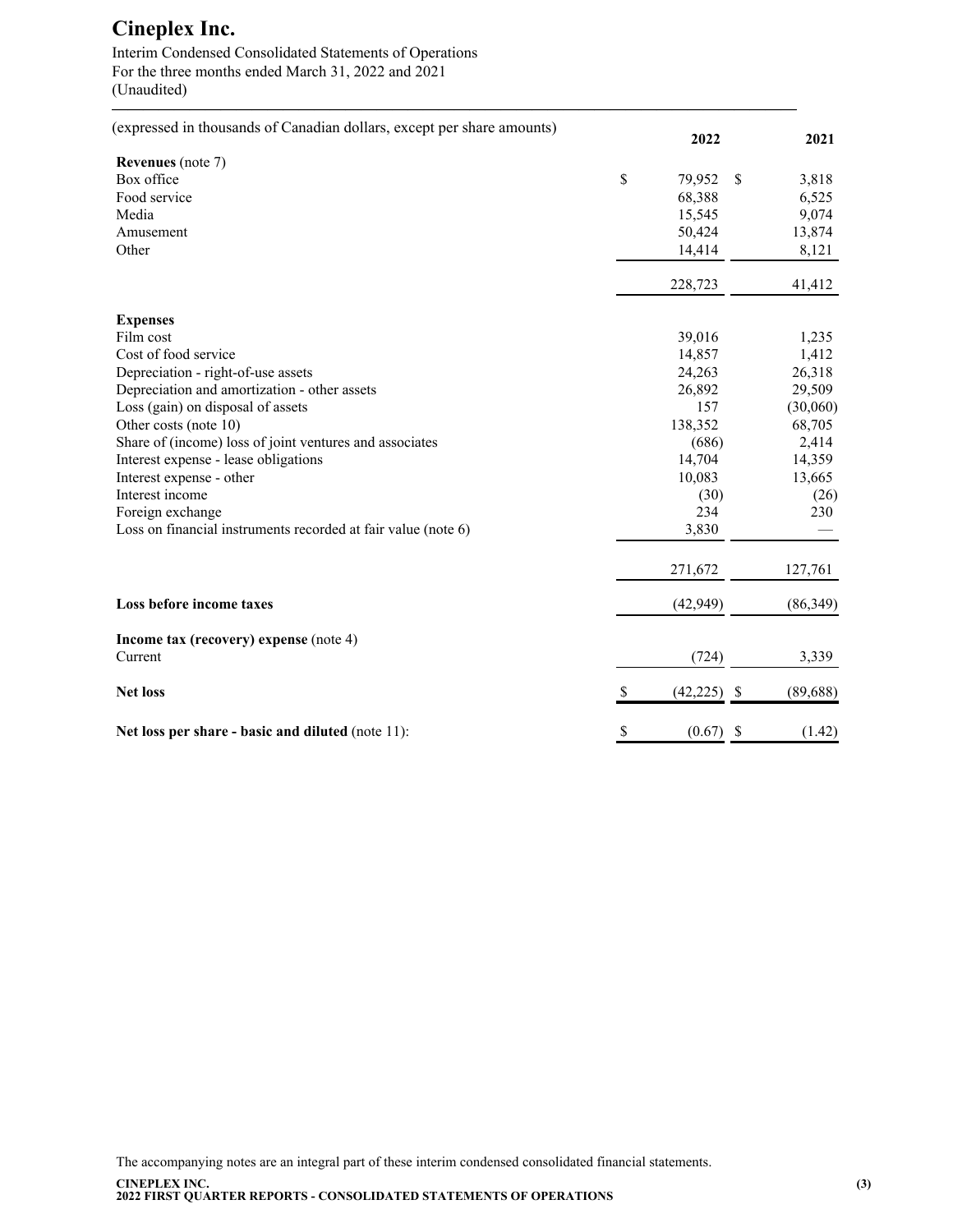Interim Condensed Consolidated Statements of Comprehensive Loss For the three months ended March 31, 2022 and 2021 (Unaudited)

| (expressed in thousands of Canadian dollars)                |    | 2022          | 2021      |
|-------------------------------------------------------------|----|---------------|-----------|
| <b>Net loss</b>                                             | S  | $(42,225)$ \$ | (89, 688) |
| Other comprehensive loss                                    |    |               |           |
| Items that will be reclassified subsequently to net income: |    |               |           |
| Foreign currency translation adjustment                     |    | (417)         | (428)     |
| Other comprehensive loss                                    |    | (417)         | (428)     |
| <b>Comprehensive loss</b>                                   | \$ | (42,642)      | (90, 116) |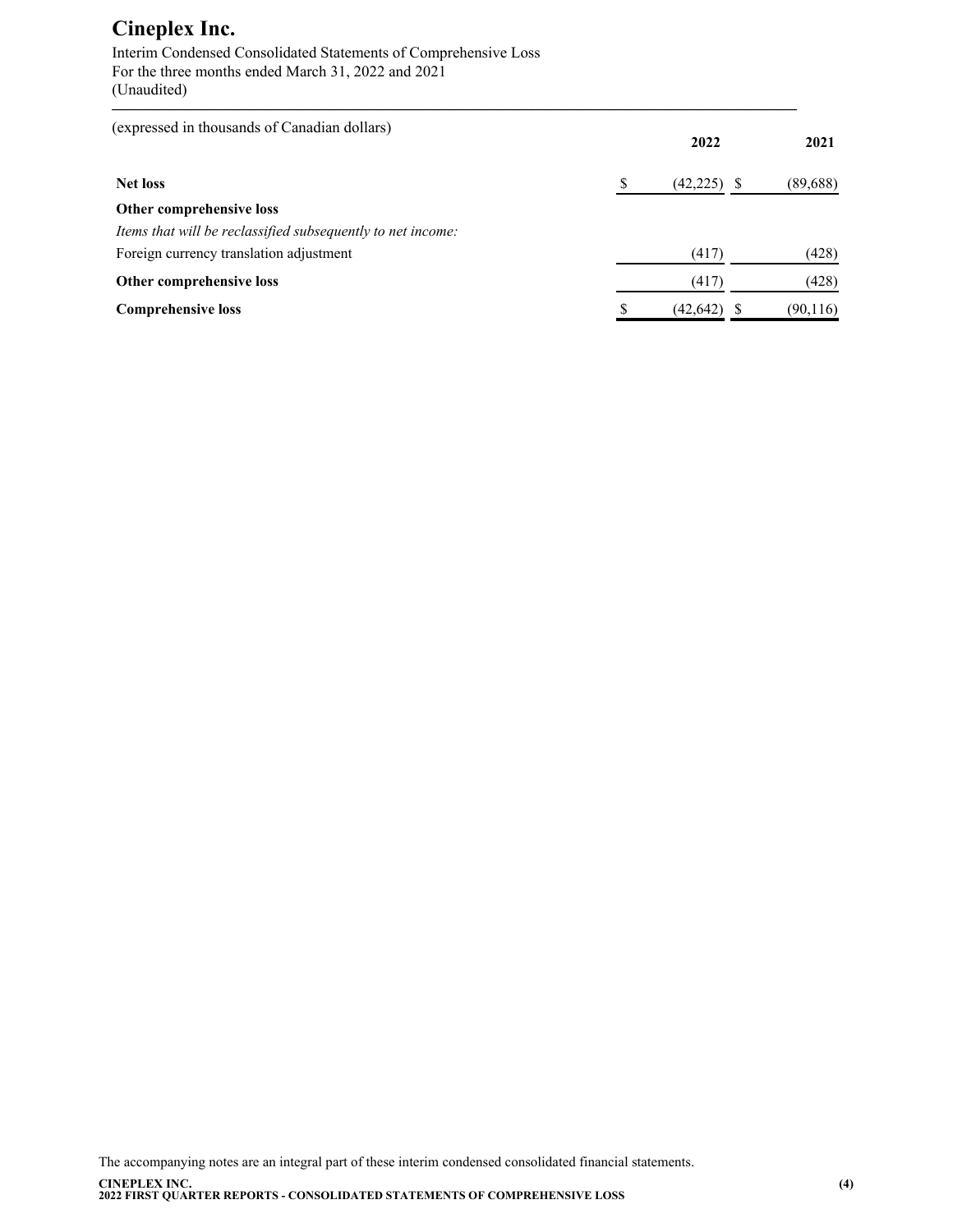Interim Condensed Consolidated Statements of Changes in Equity For the three months ended March 31, 2022 and 2021 (Unaudited)

(expressed in thousands of Canadian dollars)

|                                              |    | <b>Share</b><br>capital |              | Contributed<br>surplus |              | Hedging<br>reserves and<br>other |          | Cumulative<br>translation<br>adjustment |               | <b>Deficit</b>   | <b>Total</b>   |
|----------------------------------------------|----|-------------------------|--------------|------------------------|--------------|----------------------------------|----------|-----------------------------------------|---------------|------------------|----------------|
| <b>January 1, 2022</b>                       | \$ | 852,465                 | $\mathbb{S}$ | 80,027                 | $\mathbb{S}$ | $(131)$ \$                       |          | (690)                                   |               | $(1,151,394)$ \$ | (219, 723)     |
| Net loss                                     |    |                         |              |                        |              |                                  |          |                                         |               | (42, 225)        | (42, 225)      |
| Other comprehensive loss (page 4)            |    |                         |              |                        |              |                                  |          | (417)                                   |               |                  | (417)          |
| <b>Total comprehensive loss</b>              |    |                         |              |                        |              |                                  |          | (417)                                   |               | (42, 225)        | (42, 642)      |
| Share option expense                         |    |                         |              | 517                    |              |                                  |          |                                         |               |                  | 517            |
| PSU/RSU expense                              |    |                         |              | 1,620                  |              |                                  |          |                                         |               |                  | 1,620          |
| Issuance of shares on exercise of<br>options |    | 110                     |              | (76)                   |              |                                  |          |                                         |               |                  | 34             |
| March 31, 2022                               | S  | 852,575                 | \$           | 82,088                 | \$           | (131)                            | - \$     | (1,107)                                 |               |                  | (260, 194)     |
| <b>January 1, 2021</b>                       | \$ | 852,379                 | $\mathbb{S}$ | 75,882                 | \$           | (131)                            | <b>S</b> | (502)                                   | <sup>\$</sup> | $(903, 394)$ \$  | 24,234         |
| Net loss                                     |    |                         |              |                        |              |                                  |          |                                         |               | (89, 688)        | (89, 688)      |
| Other comprehensive loss (page 4)            |    |                         |              |                        |              |                                  |          | (428)                                   |               |                  | (428)          |
| <b>Total comprehensive loss</b>              |    |                         |              |                        |              |                                  |          | (428)                                   |               | (89, 688)        | (90, 116)      |
| Share option expense                         |    |                         |              | 399                    |              |                                  |          |                                         |               |                  | 399            |
| PSU/RSU expense                              |    |                         |              | 225                    |              |                                  |          |                                         |               |                  | 225            |
| Settlement for cancelled options             |    |                         |              | (60)                   |              |                                  |          |                                         |               |                  | (60)           |
| Issuance of shares on exercise of<br>options |    | 43                      |              | (43)                   |              |                                  |          |                                         |               |                  |                |
| March 31, 2021                               | \$ | 852,422                 | \$           | 76,403                 | \$           | (131)                            | \$       | (930)                                   | \$            | (993, 082)       | \$<br>(65,318) |

**————————————————————————————————————————————**

The accompanying notes are an integral part of these interim condensed consolidated financial statements. **CINEPLEX INC. 2022 FIRST QUARTER REPORTS - CONSOLIDATED STATEMENTS OF CHANGES IN EQUITY**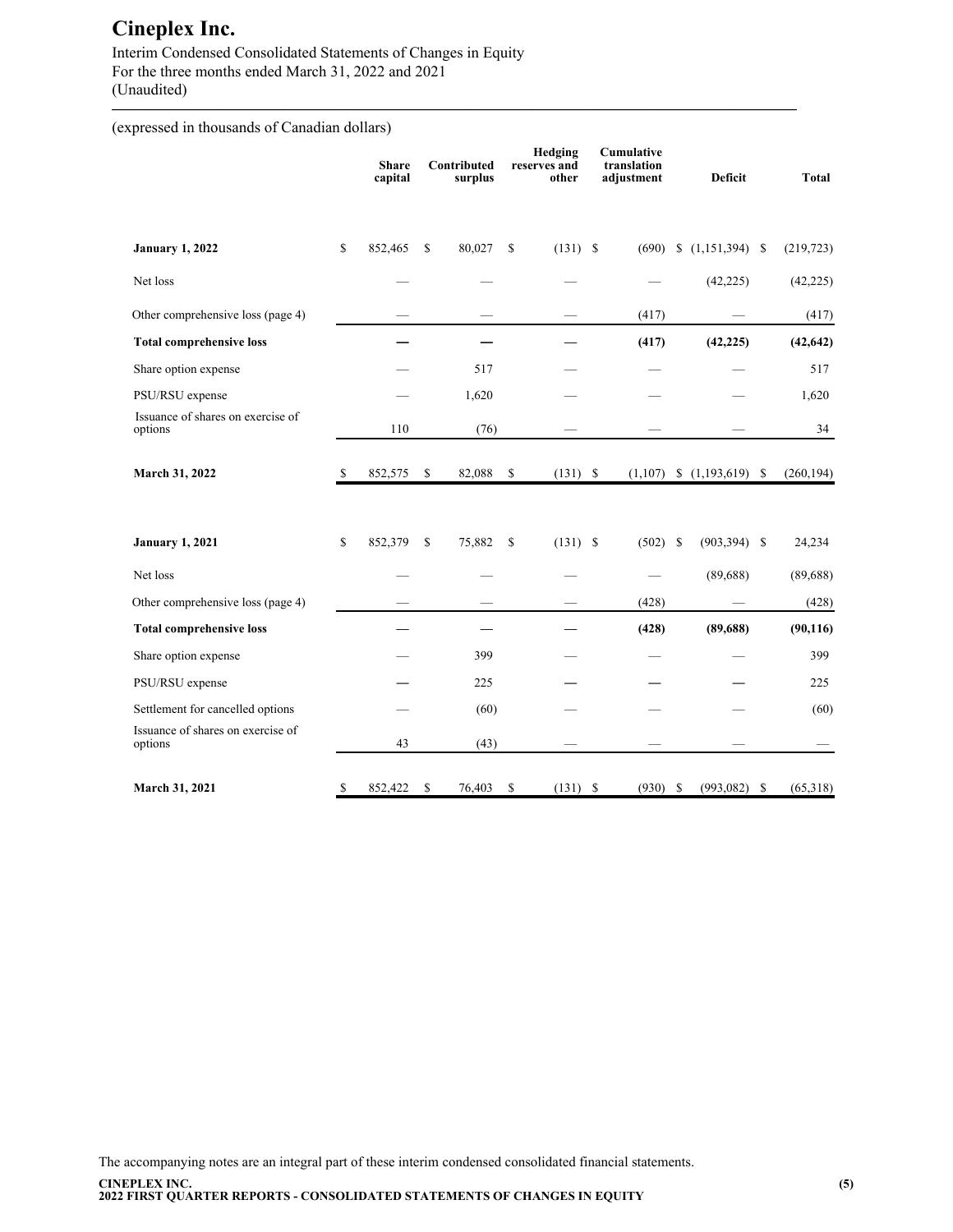Interim Condensed Consolidated Statements of Cash Flows For the three months ended March 31, 2022 and 2021 (Unaudited)

| (expressed in thousands of Canadian dollars)                                     |              | 2022          |              | 2021      |
|----------------------------------------------------------------------------------|--------------|---------------|--------------|-----------|
| Cash provided by (used in)                                                       |              |               |              |           |
| <b>Operating activities</b>                                                      |              |               |              |           |
| Net loss                                                                         | \$           | $(42,225)$ \$ |              | (89, 688) |
| Adjustments to reconcile net income to net cash provided by operating activities |              |               |              |           |
| Depreciation and amortization - other assets                                     |              | 26,892        |              | 29,509    |
| Depreciation - right-of-use assets                                               |              | 24,263        |              | 26,318    |
| Unrealized foreign exchange                                                      |              | 152           |              | 211       |
| Interest rate swap agreements - non-cash interest                                |              | (10, 357)     |              | (3,528)   |
| Accretion of convertible debentures and notes payable                            |              | 4,600         |              | 3,738     |
| Other non-cash interest                                                          |              | 170           |              | 447       |
| Loss (gain) on disposal of assets                                                |              | 157           |              | (30,060)  |
| Non-cash share-based compensation                                                |              | 2,137         |              | 624       |
| Change in fair value of financial instruments                                    |              | 3,830         |              |           |
| Net change in interests in joint ventures and associates                         |              | 21            |              | 3,216     |
| Changes in operating assets and liabilities (note 12)                            |              | (15,077)      |              | 23,581    |
| Net cash used in operating activities                                            |              | (5, 437)      |              | (35, 632) |
| <b>Investing activities</b>                                                      |              |               |              |           |
| Proceeds from disposal of assets, net                                            |              | 17            |              | 56,664    |
| Purchases of property, equipment and leaseholds                                  |              | (9,602)       |              | (8,715)   |
| Intangible assets additions                                                      |              | (2,173)       |              | (3,086)   |
| Tenant inducements                                                               |              | 562           |              | 3,660     |
| Net cash (used in) provided by investing activities                              |              | (11, 196)     |              | 48,523    |
| <b>Financing activities</b>                                                      |              |               |              |           |
| Borrowings (repayments) under credit facilities, net (note 6)                    |              | 43,000        |              | (234,000) |
| Repayments of lease obligations - principal                                      |              | (29, 267)     |              | (19, 457) |
| Exercise of cash option                                                          |              | 34            |              |           |
| Issuance of notes payable, net (note 6)                                          |              |               |              | 243,996   |
| Financing fees                                                                   |              |               |              | (321)     |
| Net cash provided by (used in) financing activities                              |              | 13,767        |              | (9,782)   |
| Effect of exchange rate differences on cash                                      |              | 22            |              | 140       |
| (Decrease) increase in cash and cash equivalents                                 |              | (2,844)       |              | 3,249     |
| Cash and cash equivalents - Beginning of period                                  |              | 26,938        |              | 16,254    |
| Cash and cash equivalents - End of period                                        | $\mathbb{S}$ | 24,094        | $\mathbb{S}$ | 19,503    |
| <b>Supplemental information</b>                                                  |              |               |              |           |
| Cash paid for interest - lease obligation                                        | \$           | 14,367        | \$           | 12,605    |
| Cash paid for interest - other                                                   | \$           | 25,719        | \$           | 15,594    |
| Cash received for income taxes, net                                              | \$           |               | \$           | (4, 487)  |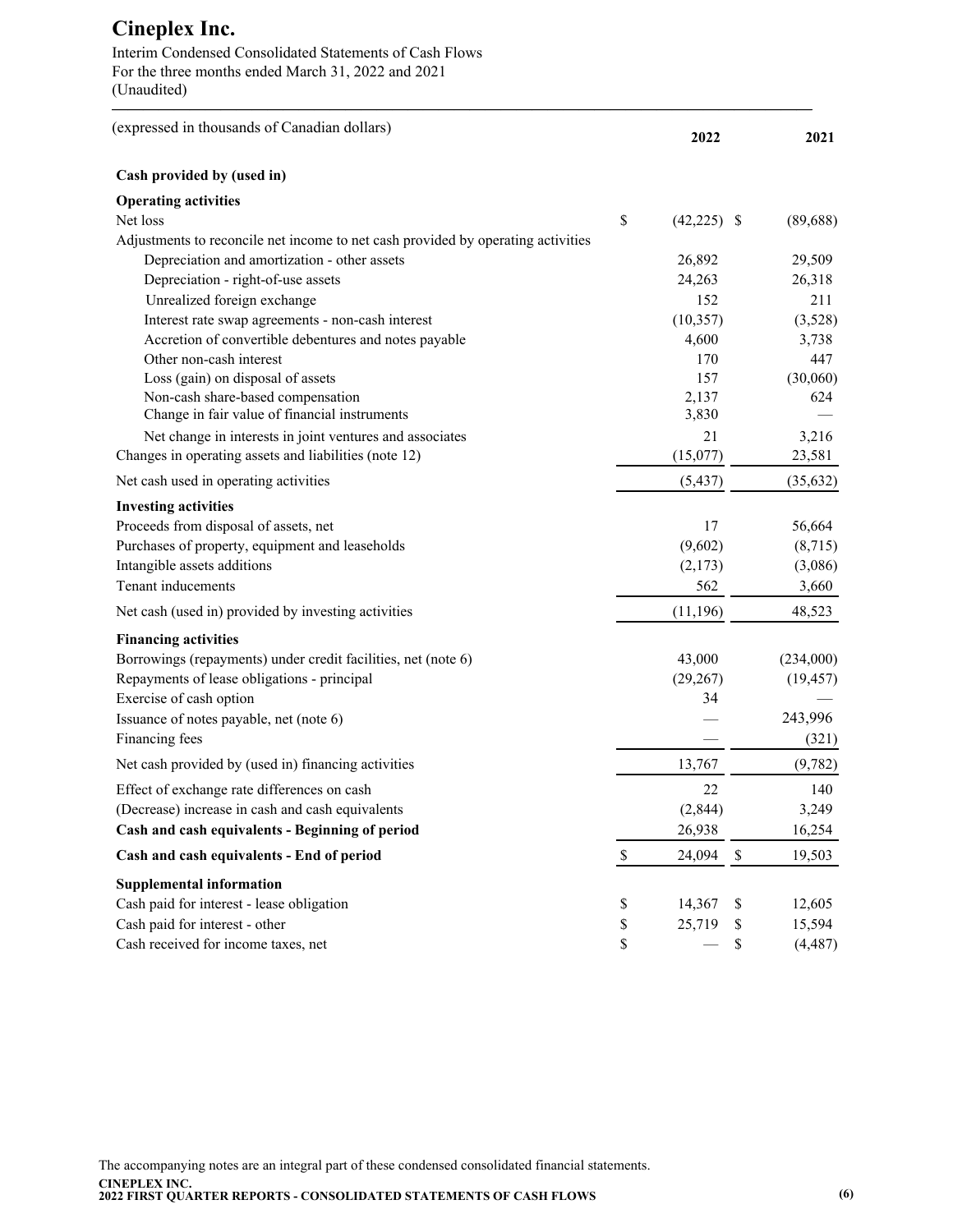Notes to Interim Condensed Consolidated Financial Statements For the three months ended March 31, 2022 and 2021 (Unaudited)

(expressed in thousands of Canadian dollars, except per share amounts)

### **1. General information**

Cineplex Inc. ("Cineplex") an Ontario, Canada corporation, is one of Canada's largest entertainment organizations, with theatres and location-based entertainment venues in ten provinces. Cineplex also operates businesses in digital commerce, cinema media, digital place-based media and amusement solutions through its wholly owned subsidiaries, Cineplex Entertainment Limited Partnership (the "Partnership"), Famous Players Limited Partnership ("Famous Players"), Galaxy Entertainment Inc. ("GEI"), Cineplex Digital Media Inc. ("CDM"), and Player One Amusement Group Inc. ("P1AG"). Cineplex is headquartered at 1303 Yonge Street, Toronto, Ontario, M4T 2Y9.

**—————————————————————————————————————————————**

On December 15, 2019, Cineplex entered into an arrangement agreement (the "Arrangement Agreement") with Cineworld Group, plc ("Cineworld"), pursuant to which an indirect wholly-owned subsidiary of Cineworld agreed to acquire all of the issued and outstanding common shares of Cineplex ("Shares") for \$34.00 per share in cash (the "Cineworld Transaction"). The Cineworld Transaction was to be implemented by way of a statutory plan of arrangement under the *Business Corporation Act* (Ontario).

On June 12, 2020, Cineworld delivered a notice (the "Termination Notice") to Cineplex purporting to terminate the Arrangement Agreement. In the Termination Notice, Cineworld alleged that Cineplex took certain actions that constituted breaches of Cineplex's covenants under the Arrangement Agreement including failing to operate its business in the ordinary course. In addition, Cineworld alleged that a material adverse effect had occurred with respect to Cineplex. Cineworld's repudiation of the Arrangement Agreement was acknowledged by Cineplex and the Cineworld Transaction did not proceed. Cineplex vigorously denied Cineworld's allegations.

On July 3, 2020, Cineplex announced that it had commenced an action in the Ontario Superior Court of Justice (the "Court") against Cineworld and 1232743 B.C. Ltd. seeking damages arising from what Cineplex claimed was a wrongful repudiation of the Arrangement Agreement. The claim sought damages, including the approximately \$2,180,000 that Cineworld would have paid upon the closing of the Cineworld Transaction for Cineplex's securities, reduced by the value of the Cineplex securities retained by its security holders, as well as compensation for other losses including the loss to Cineplex of expected synergies, the failure of Cineworld to repay or refinance Cineplex's approximately \$664,000 in debt, and transaction expenses. Cineplex also advanced alternative claims for damages for the loss of benefits to its security holders, and to require Cineworld to disgorge the benefits it improperly received by wrongfully repudiating the Cineworld Transaction.

On July 6, 2020, Cineworld announced that it would defend Cineplex's claim, and on September 2, 2020, filed its Statement of Defence and Counterclaim in which it denied Cineplex's claims and advanced a counterclaim seeking reimbursement of £32,000 for costs incurred with respect to the transaction and an unspecified amount for punitive damages. Cineplex responded to Cineworld's defence and counterclaim on September 15, 2020, denying all claims levied by Cineworld.

A trial of the action commenced before the Court on September 13, 2021 and continued until November 4, 2021.

On December 14, 2021, the Court released its decision in the action (the "Decision"). The Court held that Cineplex did not breach any of its covenants in the Arrangement Agreement, and that Cineworld had no basis for terminating the Arrangement Agreement. The Court held that Cineworld breached the Arrangement Agreement and repudiated the transaction to acquire Cineplex, which actions precluded Cineplex from seeking specific performance and entitled Cineplex to monetary damages. The Court awarded damages for breach of contract to Cineplex in the amount of \$1,240,000 on account of lost synergies, and \$5,500 for transaction costs, exclusive of pre-judgment interest. The Court also held that Cineplex's shareholders did not have any rights under the Arrangement Agreement to enforce the agreement or sue Cineworld for any breach. The Court also denied Cineworld's counterclaim against Cineplex.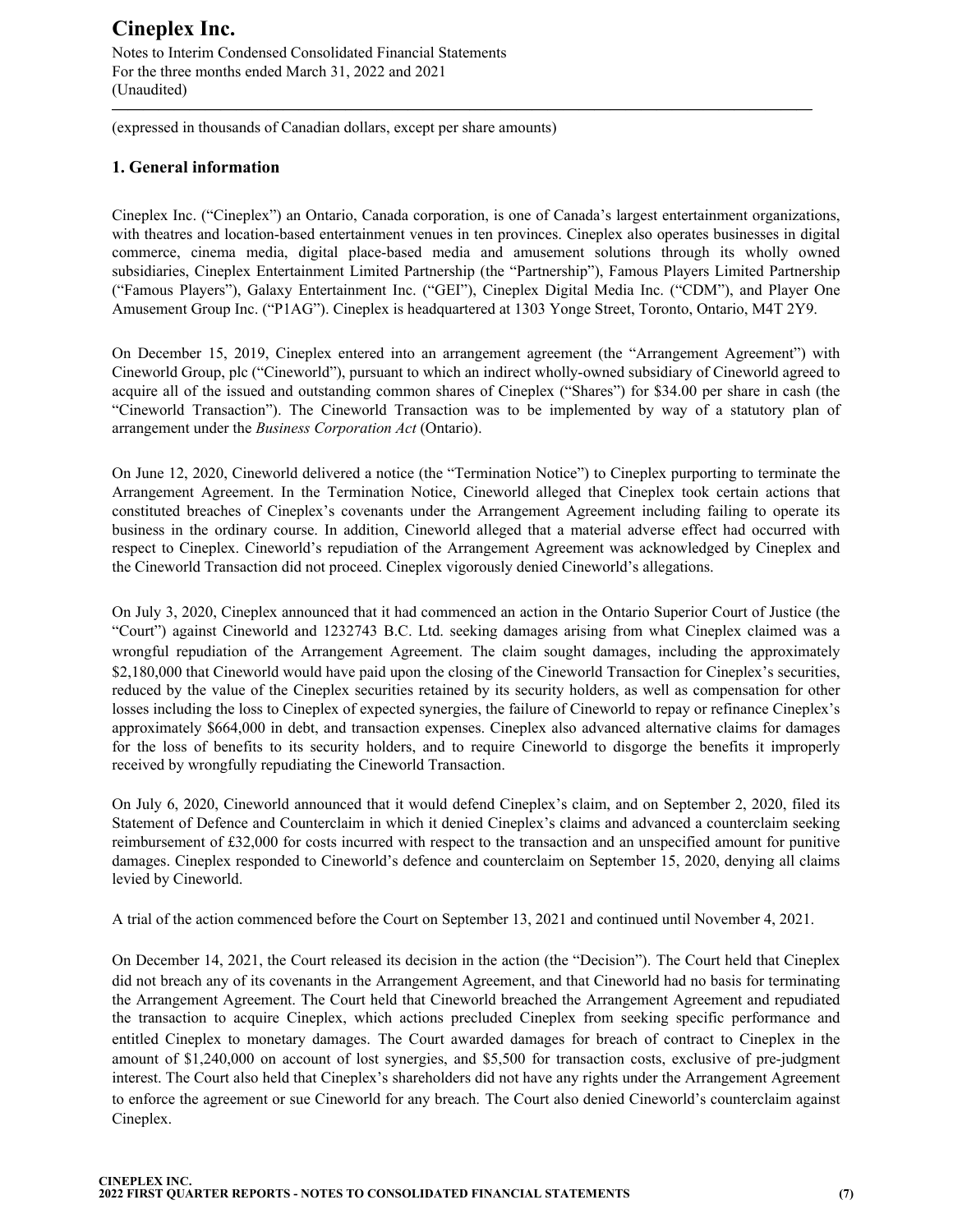Notes to Interim Condensed Consolidated Financial Statements For the three months ended March 31, 2022 and 2021 (Unaudited)

(expressed in thousands of Canadian dollars, except per share amounts)

On January 12, 2022, Cineworld filed a Notice of Appeal with the Court of Appeal for Ontario and on January 27, 2022, Cineplex filed its Notice of Cross Appeal. The Ontario Court of Appeal will hear Cineworld's Appeal and Cineplex's Cross Appeal during the hearing scheduled for October 12-13, 2022.

**—————————————————————————————————————————————**

While Cineplex has engaged third-party advisors to maximize the value of the award, due to uncertainties inherent in appeals, it is not possible for Cineplex to predict the timing or final outcome of the appeal of the Decision announced by Cineworld. Further, even if Cineworld's appeal is not successful, Cineworld may not have the ability to pay the full amount of any damages or costs awarded by the Court. Therefore no amount has been accrued as a receivable.

The Board of Directors approved these consolidated financial statements on May 12, 2022.

### **2. COVID-19 business impacts, risks and liquidity**

In early 2020, the outbreak of COVID-19 was confirmed in multiple countries throughout the world and on March 11, 2020, it was declared a global pandemic by the World Health Organization ("WHO"). In response, Cineplex immediately introduced enhanced cleaning protocols and reduced theatre capacities to promote social distancing. By mid-March 2020, each of Canada's provinces and territories had declared a state of emergency resulting in, among other things, the mandated closure of non-essential businesses, restrictions on public gatherings and quarantining of people who may have been exposed to the virus. On March 16, 2020, Cineplex announced the temporary closure of all of its theatres and LBE venues across Canada, as well as substantially all route locations operated by P1AG. On August 21, 2020, Cineplex reopened its entire circuit of theatres and LBE venues, however, theatre operations and LBE venues were continuously impacted by additional government mandated restrictions and closures over the next several quarters.

As of July 17, 2021, Cineplex had reopened its entire circuit of theatres subject to capacity restrictions, in some cases after months of extended closure periods. The reopening included Cineplex's then 161 theatre locations, encompassing 1,656 screens across Canada including 18 VIP Cinemas locations. As restrictions were temporarily eased in markets in which Cineplex operated, Cineplex also reopened its LBE venues across Canada as well as route locations operated by P1AG. All theatres, LBE venues and P1AG route locations continue to operate with enhanced safety and cleaning measures to ensure the safety of Cineplex's employees and customers.

Effective December 18, 2021, due to the rise of the Omicron variant, capacity restrictions were reinstated in Ontario, Cineplex's largest market, limiting indoor capacity to 50% along with prohibiting the consumption of concessions in theatres. Theatres in Quebec were also mandated to temporarily close effective December 20, 2021. During the beginning of the first quarter of 2022, social gathering restrictions were further modified or reinstituted in several key markets in which Cineplex operates, resulting in theatre closures in Ontario. Cineplex was also required to temporarily close or reduce capacity in other provinces. Effective January 29, 2022, January 31, 2022 and February 7, 2022 respectively, theatres in New Brunswick, Ontario and Quebec were permitted to reopen at reduced capacity levels, respectively. As restrictions have been eased in many markets in which Cineplex operates, theatres and LBE venues across Canada were permitted to operate at full capacity, with the exception of Prince Edward Island which were limited to operate at a 75% capacity maximum as at March 31, 2022. Subsequent to March 31, 2022, the remaining capacity restrictions in Prince Edward Island were lifted. As a result of increased vaccination rates and decreasing case counts, all provinces except British Columbia ceased proof of vaccination programs by March 31, 2022 with British Columbia ending its program on April 9, 2022. Mask mandates were lifted in all provinces with the exception of Quebec and Prince Edward Island. Cineplex is continuously monitoring operating restrictions and adjusting operating capacities in accordance with government directives.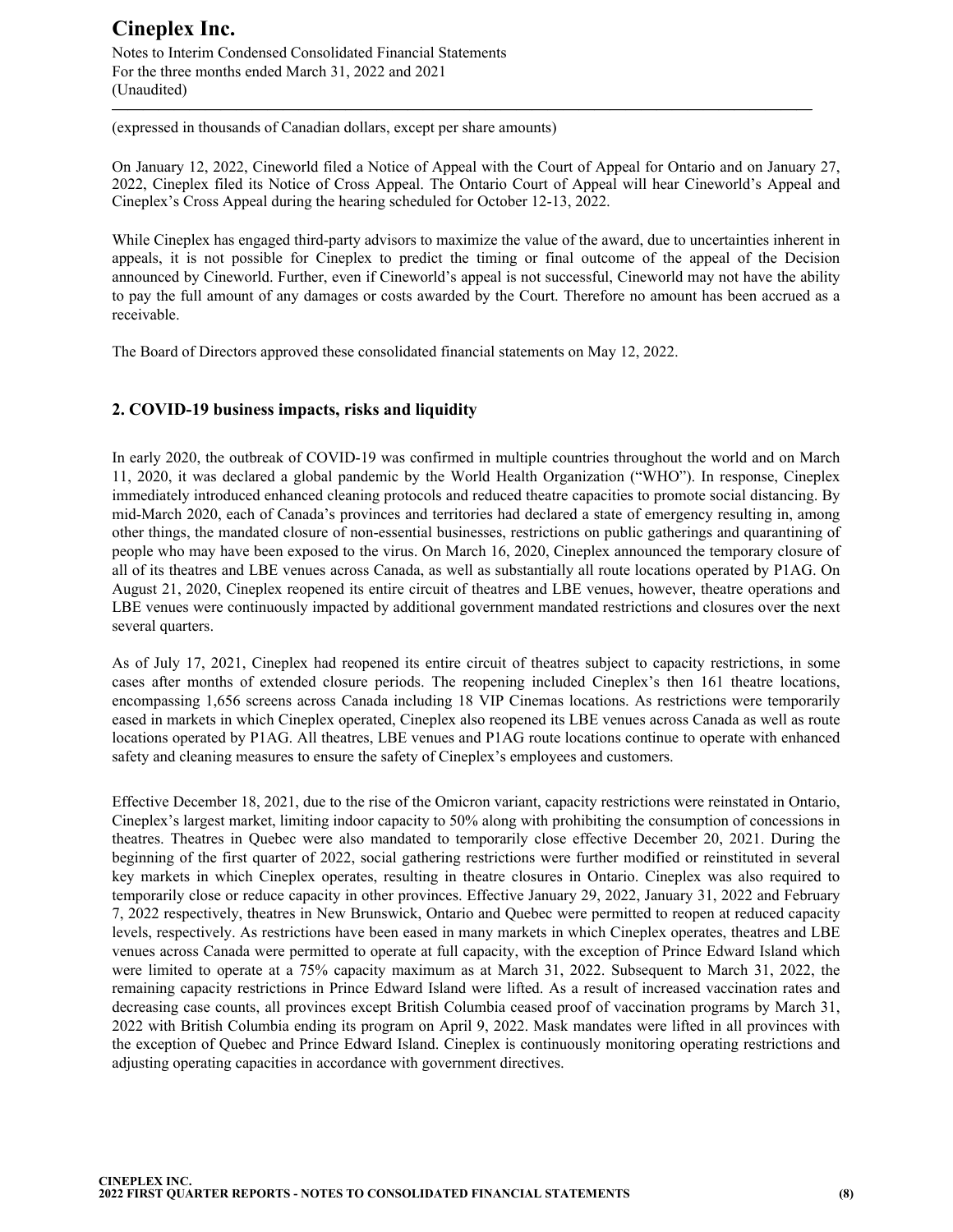Notes to Interim Condensed Consolidated Financial Statements For the three months ended March 31, 2022 and 2021 (Unaudited)

(expressed in thousands of Canadian dollars, except per share amounts)

Liquidity measures:

• June 2020: entered into the First Credit Agreement Amendment with The Bank of Nova Scotia as administrative agent of Cineplex's seventh amended and restated credit agreement (as amended, the "Credit Facilities") providing certain financial covenant relief in light of the COVID-19 pandemic and its impact on Cineplex's business (note 6, Long-term debt);

**—————————————————————————————————————————————**

- July 2020: issued convertible unsecured subordinated debentures (the "Debentures") for net proceeds of \$303,000, (note 6, Long-term debt)
- November 2020: entered into the Second Credit Agreement Amendment providing further financial covenant relief (note 6, Long-term debt);
- December 2020: entered into an agreement to enhance and expand the SCENE loyalty program receiving \$60,000 with respect to the reorganization;
- January 2021: completed the sale and leaseback of Cineplex's head office buildings located at 1303 Yonge Street and 1257 Yonge Street, Toronto, Ontario for gross proceeds of \$57,000, (note 6, Long-term debt);
- January 2021: filed tax returns for the 2020 taxation year claiming a \$62,624 recovery of income taxes paid in prior periods (all of which had been received by December 31, 2021);
- February 2021: entered into the Third Credit Agreement Amendment providing further financial covenant relief (note 6, Long-term debt);
- February 2021: issued 7.50% senior secured second lien notes due February 26, 2026 (the "Notes Payable") for net proceeds of \$243,266, (note 6, Long-term debt); and
- December 2021: entered into the Fourth Credit Agreement Amendment providing further financial covenant relief (note 6, Long-term debt).

Cost reduction and subsidy measures:

- temporary layoffs of all part-time and full-time hourly employees as well as a number of full-time employees who chose a temporary layoff rather than a salary reduction during the second quarter of 2020, and additional temporary layoffs of part-time employees beginning in December 2021 further expanding in the first quarter of 2022;
- reduced full-time employee salaries by agreement with such employees during the second and third quarters of 2020;
- suspended or deferred current capital spending, reviewing all capital projects to consider either deferral or cancellation;
- reduced non-essential discretionary operational expenditures (such as spending on marketing, travel and entertainment);
- implemented a more stringent review and approval process for all outgoing procurement and payment requests;
- continued negotiations with landlords for cash payments in exchange for the sale of contractual rights or negotiating rent relief, including abatements, reductions and deferrals;
- worked with major suppliers and other business partners to modify the timing and quantum of certain contractual payments;
- reviewed and applied for government subsidy programs where available, including municipal and provincial property tax and energy rebates or subsidies;
- applied for the ongoing Canada Emergency Wage Subsidy ("CEWS"), which was launched by the Government of Canada, providing a variable subsidy for employee wages incurred from March 2020 to October 23, 2021;
- applied for the ongoing Canada Emergency Rent Subsidy ("CERS"), which was launched by the Government of Canada as a result of government mandated lockdowns, providing a variable subsidy for rent and other occupancy-related costs incurred from September 27, 2020 through October 23, 2021;
- applied for Canada's Tourism and Hospitality Recovery Program ("THRP") which began on October 24, 2021 and provides wage and rent subsidies for businesses that have faced revenue losses, with a subsidy rate of up to 75% until March 12, 2022 and 37.5% until May 7, 2022;
- continued evaluation of Cineplex's eligibility under other relief programs; and
- continued the suspension of dividends.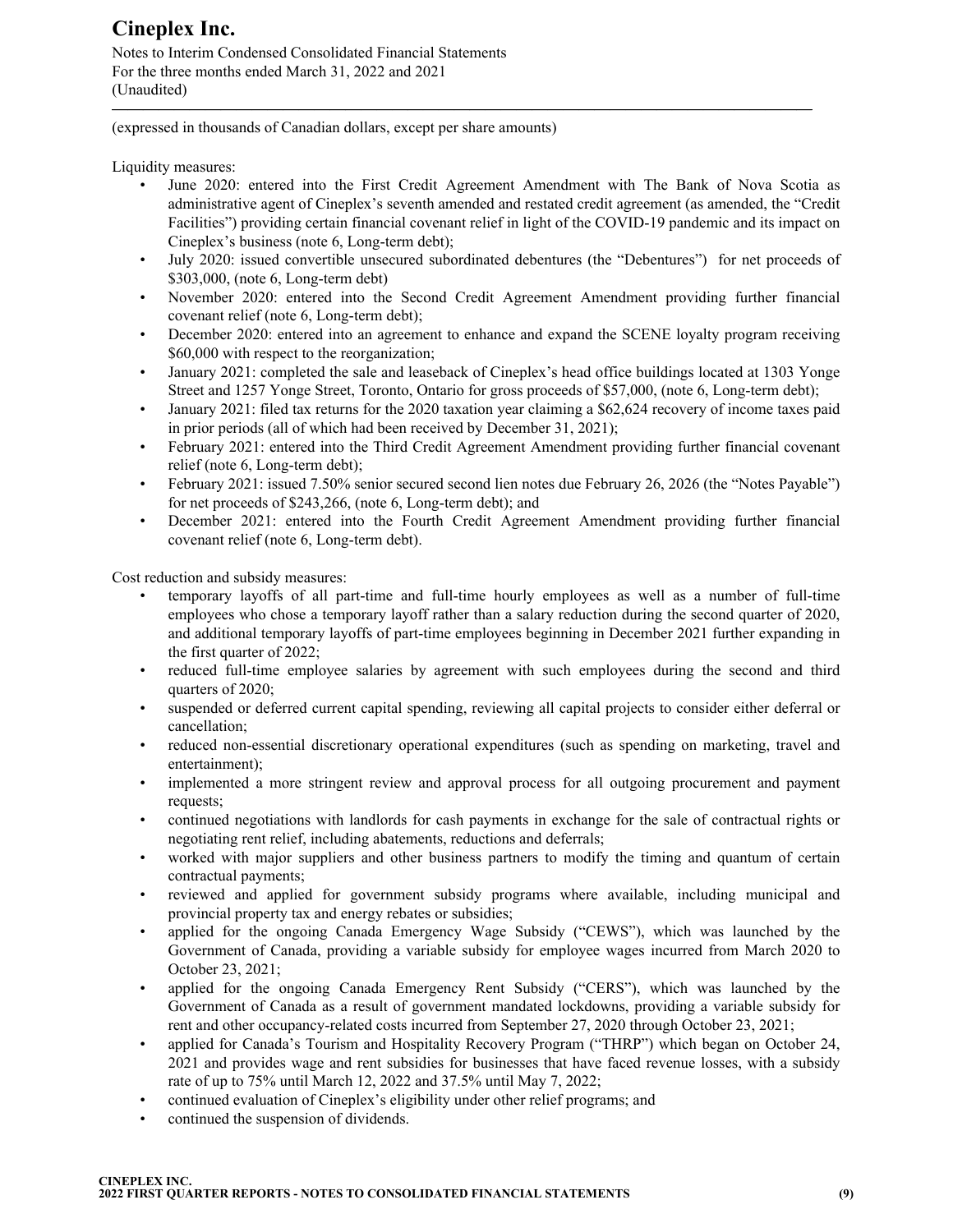Notes to Interim Condensed Consolidated Financial Statements For the three months ended March 31, 2022 and 2021 (Unaudited) **—————————————————————————————————————————————**

(expressed in thousands of Canadian dollars, except per share amounts)

Since the closure of its theatres and LBE venues in March 2020, Cineplex diligently prepared for their safe reopening, carefully re-examining all of its buildings and processes and implementing an industry-leading program with end-to-end health and safety protocols. In June 2021, Cineplex introduced its VenueSafe program, which encompasses all of Cineplex's health and safety protocols, in accordance with Canada's public health guidelines.

Canada's vaccination rate has made tremendous progress with a high percentage of the eligible population receiving at least two doses of a COVID-19 vaccine. The Canadian government has also accelerated the rollout of COVID-19 vaccine booster doses providing extra protection against COVID-19 and its variants. As a result of the declining hospitalizations related to COVID-19, high vaccination rate and wide availability of COVID-19 vaccines, most provinces across Canada have lifted COVID-19 related measures with proof of vaccination requirements no longer being mandatory. With the exception of Quebec and Prince Edward Island, all other provinces have lifted the mask mandates. With the uncertainty of further government-imposed restrictions and the potential long-term effect that the pandemic may have on Cineplex's businesses, COVID-19 may continue to have a prolonged material negative impact on Cineplex's operations and return to profitability.

As at March 31, 2022, Cineplex had a cash balance of \$24,094 and \$228,614 available under its Revolving Facility subject to the liquidity covenants set forth in the Credit Facilities as amended (note 6, Long-term debt). Combined with the continued focus on reducing costs and capital expenditures, management believes that it has adequate liquidity to fund operations for the currently anticipated duration of the pandemic in the regions in which Cineplex operates.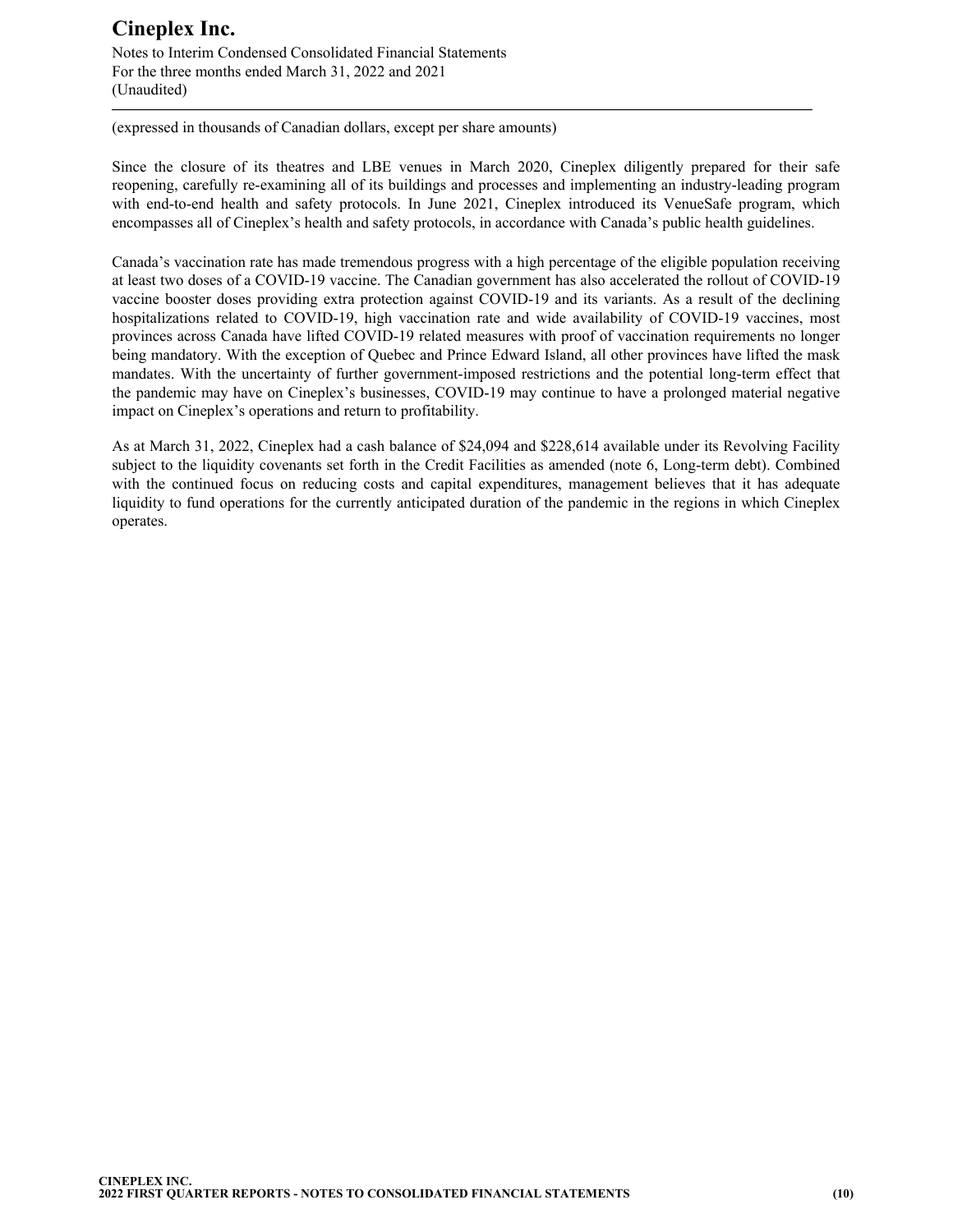Notes to Interim Condensed Consolidated Financial Statements For the three months ended March 31, 2022 and 2021 (Unaudited)

(expressed in thousands of Canadian dollars, except per share amounts)

### **3. Right-of-use-assets**

Right-of-use assets consists of:

|                                   | <b>Property</b> |               | Equipment |               | <b>Total</b> |
|-----------------------------------|-----------------|---------------|-----------|---------------|--------------|
| At March 31, 2022                 |                 |               |           |               |              |
| Cost                              | \$<br>1,124,188 | <sup>\$</sup> | 25,154    | <sup>\$</sup> | 1,149,342    |
| Accumulated depreciation          | (376, 949)      |               | (14, 867) |               | (391, 816)   |
| Net book value                    | \$<br>747,239   | S             | 10,287    | <sup>\$</sup> | 757,526      |
| Three months ended March 31, 2022 |                 |               |           |               |              |
| Balance - December 31, 2021       | \$<br>757,197   | -S            | 11,478    | -S            | 768,675      |
| Additions                         | 3,389           |               | 381       |               | 3,770        |
| Modifications                     | 9,803           |               | (282)     |               | 9,521        |
| Disposals                         | (119)           |               |           |               | (119)        |
| Foreign exchange rate changes     | (58)            |               |           |               | (58)         |
| Depreciation for the period       | (22, 973)       |               | (1,290)   |               | (24,263)     |
| Closing net book value            | 747,239         | S             | 10,287    | <sup>\$</sup> | 757,526      |
|                                   |                 |               |           |               |              |
|                                   | <b>Property</b> |               | Equipment |               | Total        |

**—————————————————————————————————————————————**

| At March 31, 2021                 |    |                |    |           |     |            |
|-----------------------------------|----|----------------|----|-----------|-----|------------|
| Cost                              | \$ | $1,125,750$ \$ |    | 18.879    | S   | 1,144,629  |
| Accumulated depreciation          |    | (284, 368)     |    | (10, 354) |     | (294, 722) |
| Net book value                    | S  | 841,382        | S  | 8,525     | -S  | 849,907    |
| Three months ended March 31, 2021 |    |                |    |           |     |            |
| Balance - December 31, 2020       | \$ | 871.741        | -S | 9,677     | -\$ | 881,418    |
| Additions                         |    | 3,487          |    | 5         |     | 3,492      |
| <b>Modifications</b>              |    | (8,620)        |    |           |     | (8,620)    |
| Foreign exchange rate changes     |    | (65)           |    |           |     | (65)       |
| Depreciation for the period       |    | (25,161)       |    | (1,157)   |     | (26,318)   |
| Closing net book value            | S  | 841,382        | S  | 8.525     | S   | 849.907    |

COVID-19 resulted in closures of substantially all leased properties and the suspension of the use of most equipment for the first quarter of 2021. The rise of Omicron variant in December 2021 resulted in theatre closures in Ontario and capacity and food service restrictions reinstated in other provinces for a certain period of time during the first quarter of 2022. Beginning in the third quarter of 2020, Cineplex agreed to a variety of arrangements with landlords to reduce or defer payments. The effect of those reductions or deferrals reduced both lease obligations and right-ofuse assets by approximately \$2,276 and \$8,622 for the three months ended March 31, 2022 and 2021, respectively.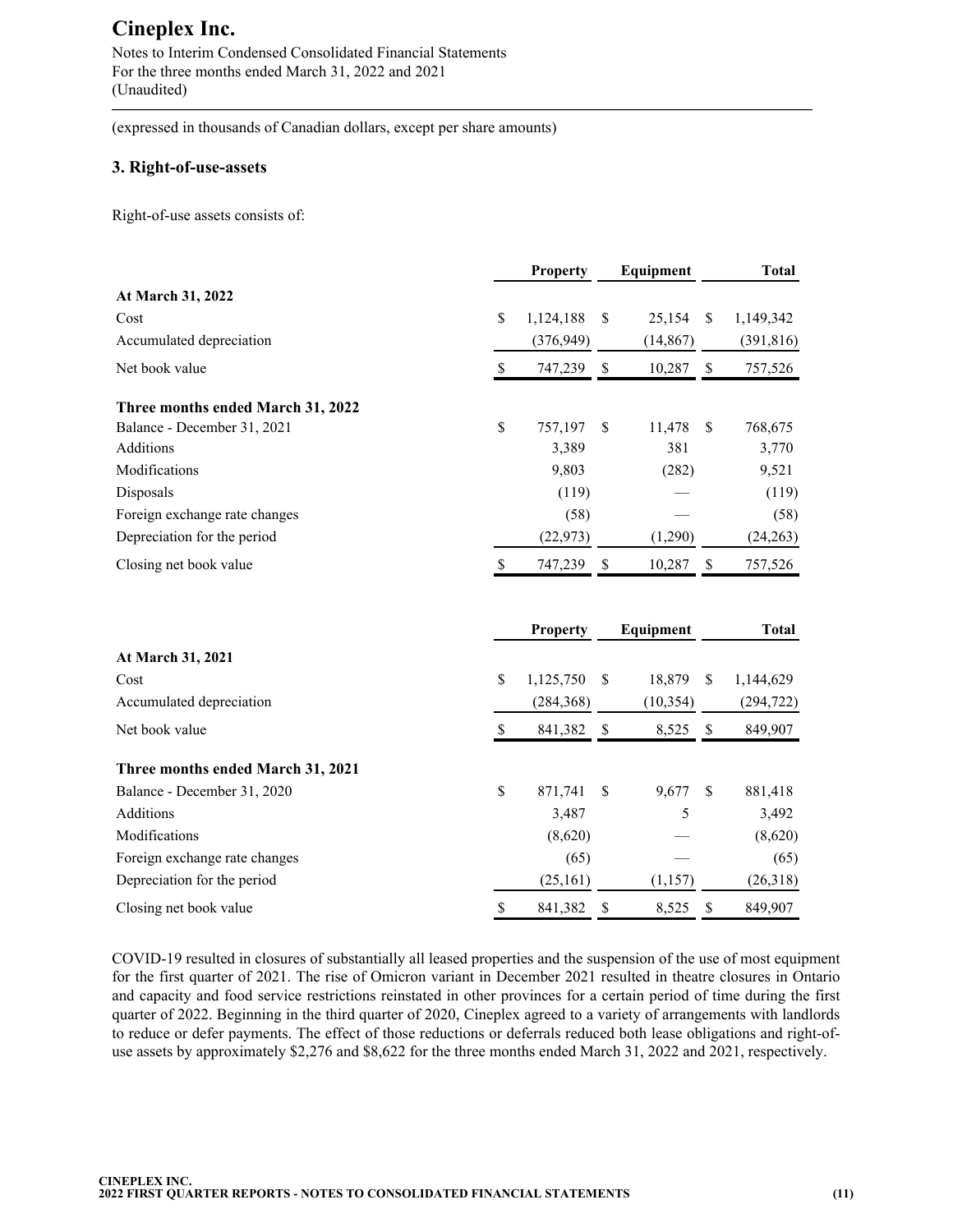Notes to Interim Condensed Consolidated Financial Statements For the three months ended March 31, 2022 and 2021 (Unaudited)

(expressed in thousands of Canadian dollars, except per share amounts)

### **4. Deferred income taxes**

Based on substantively enacted corporate tax rates, expected timing of reversals and expected taxable income allocation to various tax jurisdictions, deferred income taxes are as follows:

**—————————————————————————————————————————————**

|                                                                                                                                                 | <b>March 31, 2022</b> | <b>December 31, 2021</b> |
|-------------------------------------------------------------------------------------------------------------------------------------------------|-----------------------|--------------------------|
| Deferred income tax assets                                                                                                                      |                       |                          |
| Property, equipment and leaseholds and deferred tenant<br>inducements - difference between net carrying value and<br>undepreciated capital cost | \$<br>13,382          | - \$<br>11,653           |
| Accounting provisions not currently deductible                                                                                                  | 91,862                | 93,663                   |
| Deferred revenue                                                                                                                                | 15,915                | 15,929                   |
| Interest rate swap agreements                                                                                                                   | 816                   | 3,614                    |
| Income tax credits available                                                                                                                    | 3,827                 | 3,789                    |
| Operating losses available for carry-forward                                                                                                    | 95,164                | 81,844                   |
| Total gross deferred income tax assets                                                                                                          | 220,966               | 210,492                  |
| Future deferred tax liabilities                                                                                                                 |                       |                          |
| Intangible assets                                                                                                                               | (9,770)               | (9,854)                  |
| Goodwill                                                                                                                                        | (30, 491)             | (29,909)                 |
| Other                                                                                                                                           | 5,537                 | 5,614                    |
| Convertible debentures                                                                                                                          | (23, 976)             | (23,961)                 |
| Total gross deferred income tax liabilities                                                                                                     | (58,700)              | (58, 110)                |
| Net deferred income tax recognized                                                                                                              | \$                    | \$                       |

At December 31, 2020 the recoverability of the net deferred income tax assets in the normal course of business was uncertain and accordingly the net deferred tax assets were derecognized. Cineplex will evaluate the likelihood of recoverability in the ordinary course of business at each balance sheet date, and will recognize net deferred tax assets when and if appropriate. As Cineplex's businesses continue to recover and return to profitability, deferred income tax assets and liabilities may be recognized, and reversal of previously recognized impairments may be appropriate.

The 2022 current tax recovery represents losses reported on the 2021 tax returns that have been carried back to offset prior period taxable income, in excess of the 2021 tax provision.

Cineplex's combined statutory income tax rate at March 31, 2022 was 26.3% (2021 - 26.3%).

By Notice of Reassessment ("NOR") dated January 22, 2019, the Canada Revenue Agency ("CRA"), disallowed the deduction of \$26,600 of losses of AMC Ventures Inc. ("AMC") that Cineplex had obtained on the acquisition of AMC in 2012. The disallowance of the losses, which offset taxable income generated in 2014, increased taxes and interest payable by approximately \$8,600, 50% of which was required to be paid immediately (interest continues to accrue on the unpaid amount). Cineplex disagrees with the CRA's position, and has commenced an appeal to the Tax Court of Canada in respect of the NOR. On June 28, 2021, Cineplex received a response from the Attorney General of Canada representing the CRA confirming its position with respect to the disallowance of the losses. The appeals process is continuing and Cineplex believes that it should prevail in defending its original filing position, although no assurance can be given in this regard as the appeal process proceeds.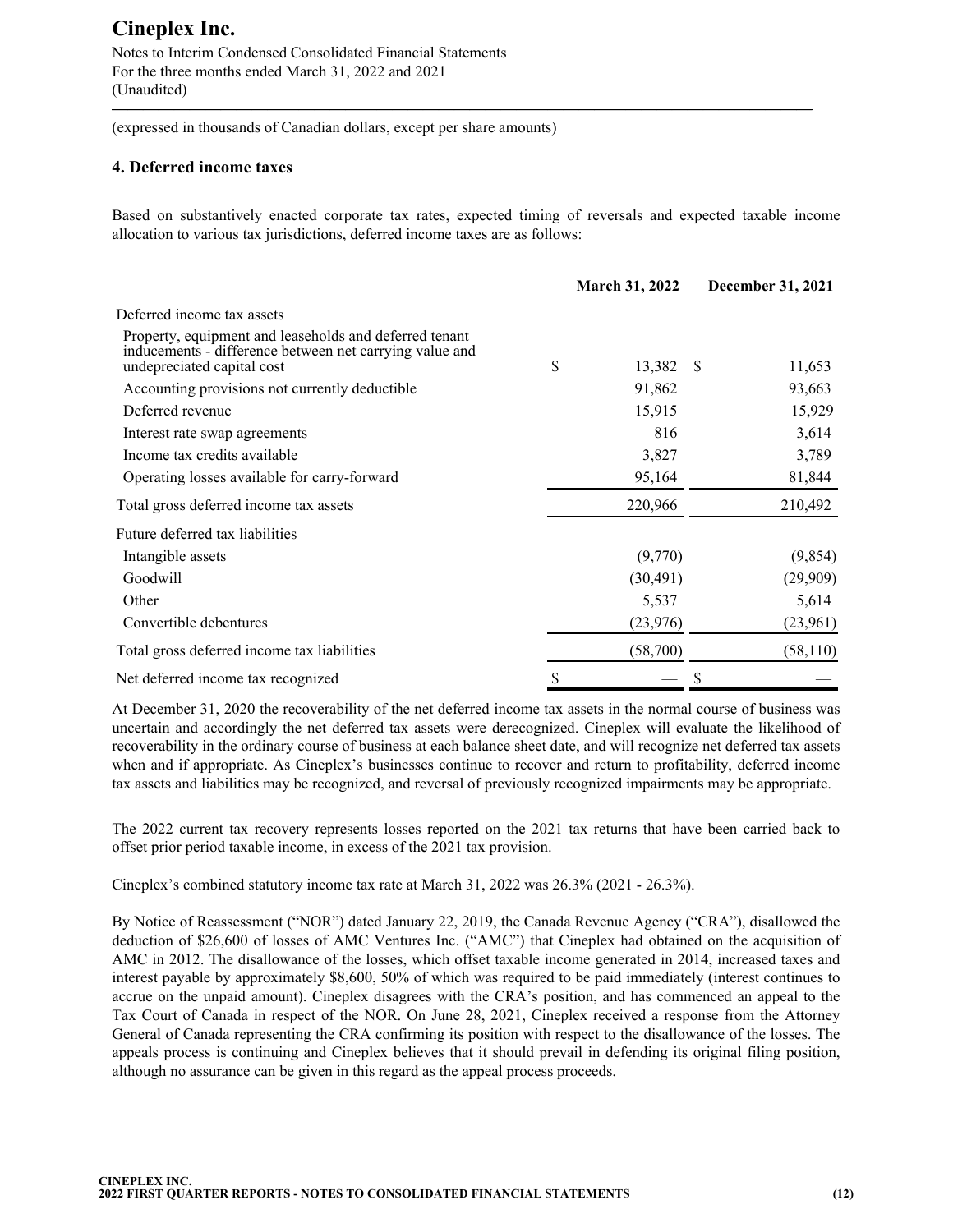Notes to Interim Condensed Consolidated Financial Statements For the three months ended March 31, 2022 and 2021 (Unaudited)

(expressed in thousands of Canadian dollars, except per share amounts)

### **5. Share-based compensation**

#### **Omnibus Incentive Plan**

On November 12, 2020, the Board of Directors approved a new Omnibus Incentive Plan (the "Incentive Plan"). This plan supersedes the former incentive plans (collectively, the "Legacy Plan") that included Options, Performance Share Units ("PSUs") and Restricted Share Units ("RSUs"). All employees and consultants are eligible to participate in the Incentive Plan. The Incentive Plan consists of stock options, RSUs and PSUs. Awards of RSUs and PSUs granted during a service year will be subject to a service period as determined by management at the time of issuance. The aggregate number of Shares that may be issued under the Incentive Plan is 3,516,645 provided that no more than 1,904,538 Shares may be issued in aggregate pursuant to the settlement of RSUs and PSUs. Options that were issued under the Legacy Plan and are subsequently cancelled will be available to be issued under the Incentive Plan. The base Share equivalents granted as RSU and PSU awards attract compounding notional dividends at the same rate as outstanding Shares, which are notionally re-invested as additional base Share equivalents. PSU and RSU awards may be settled in Shares issued from treasury, cash, or a mix of Shares and cash, at Cineplex's option at the time of settlement. Awards outstanding under prior plans shall remain in full force and effect under the prior plans according to their respective terms. Under the prior plans, the effects of changes in estimates of performance results are recognized in the year of change. As at March 31, 2022, 875,889 Shares are available to be issued under the Incentive Plan (2021 - 2,327,035).

**—————————————————————————————————————————————**

### **Stock Options**

Stock options issued under the Incentive Plan will be administered by the Board of Directors which will establish the exercise price at the time each option is granted, which in all cases will not be less than the market price on the grant date. All of the options must be exercised over specified periods not to exceed ten years from the date granted. Options issued under the Incentive Plan may be exercised for cash or on a cashless basis, both of which result in the issuance of Shares from treasury. Options granted will be accounted for as equity-settled.

Cineplex recognized employee benefits expense of \$517 with respect to the options during the period ended March 31, 2022 (2021 - \$399). In the first quarter of 2021, 165,146 stock options issued under the Legacy Plan were cancelled for total consideration of \$60 as part of a voluntary stock option cancellation program that was initiated in the fourth quarter of 2020.

The fair value of options granted in 2022 were determined using the Black-Scholes valuation model using the following significant inputs:

|                               |   | 2022    |
|-------------------------------|---|---------|
| Number of options granted     |   | 223,578 |
| Share price                   | S | 13.39   |
| Exercise price                | S | 13.39   |
| Expected option life (years)  |   | 4.0     |
| Volatility                    |   | 49.39 % |
| Dividend yield                |   | $-$ %   |
| Annual risk-free rate         |   | 1.58 %  |
| Fair value of options granted |   | 5.33    |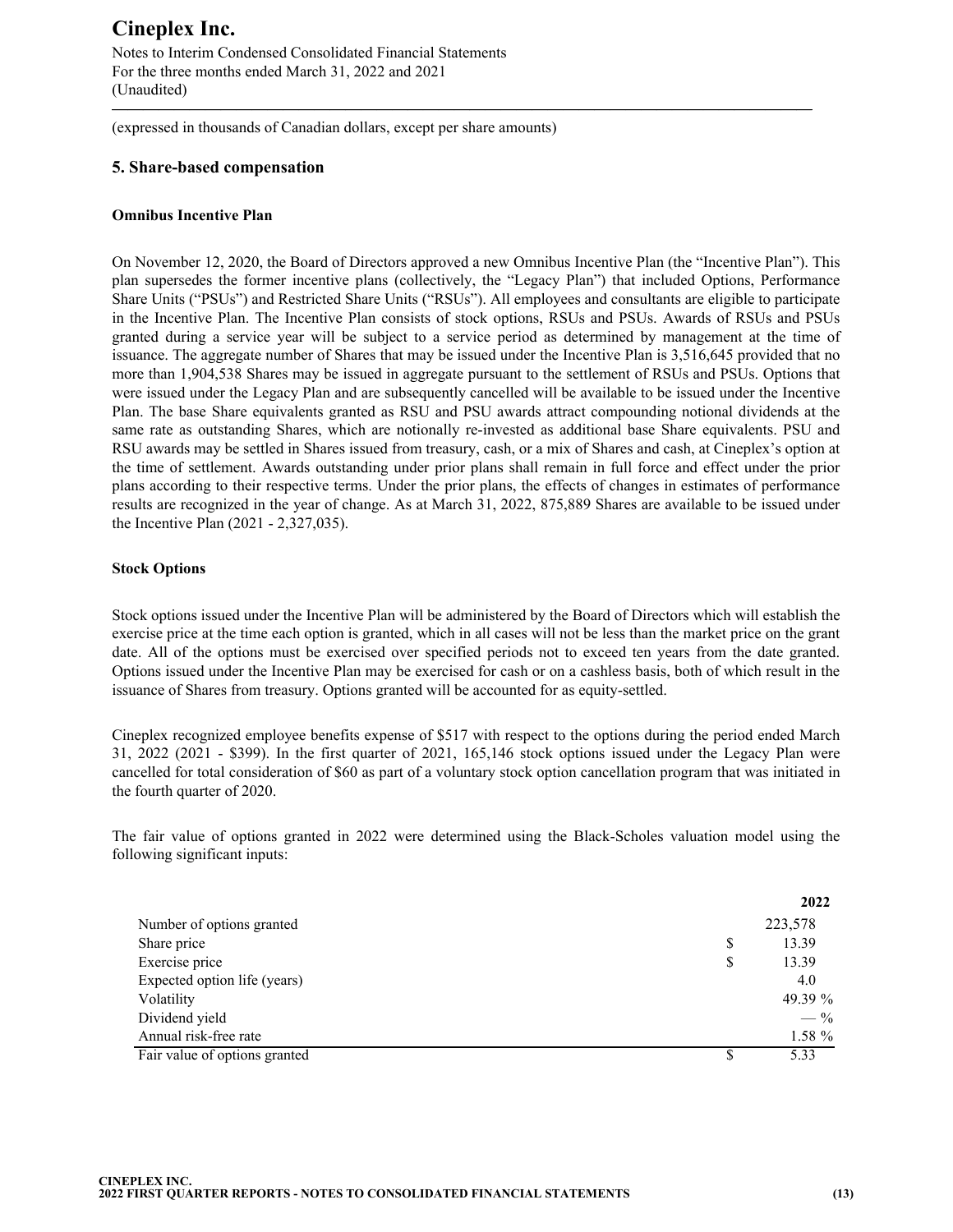Notes to Interim Condensed Consolidated Financial Statements For the three months ended March 31, 2022 and 2021 (Unaudited)

(expressed in thousands of Canadian dollars, except per share amounts)

Upon cashless exercises, the options exercised in excess of Shares issued are cancelled and returned to the pool available for future grants. At March 31, 2022, 377,384 options are available for grant.

**—————————————————————————————————————————————**

A summary of option activities in 2022 and 2021 is as follows:

|                                | 2022                                                            |                                   |                                          | 2021                              |                                          |
|--------------------------------|-----------------------------------------------------------------|-----------------------------------|------------------------------------------|-----------------------------------|------------------------------------------|
|                                | Weighted<br>average<br>remaining<br>contractual life<br>(years) | Number of<br>underlying<br>shares | Weighted<br>average<br>exercise<br>price | Number of<br>underlying<br>shares | Weighted<br>average<br>exercise<br>price |
| Options outstanding, January 1 | 7.44                                                            | 2,198,805                         | 21.48<br>S.                              | 2,042,019                         | 25.37<br><sup>\$</sup>                   |
| Granted                        |                                                                 | 223,578                           | 13.39                                    |                                   |                                          |
| Cancelled                      |                                                                 |                                   |                                          | (165, 146)                        | 44.90                                    |
| Exercised                      |                                                                 | (24,098)                          | 8.25                                     | (13, 637)                         | 8.25                                     |
| Forfeited                      |                                                                 | (61,752)                          | 20.57                                    | (38,620)                          | 21.87                                    |
| Options outstanding, March 31  | 7.44                                                            | 2,336,533                         | 20.87<br>S                               | 1,824,616                         | 23.80<br>-S                              |
| Options vested and exercisable |                                                                 | 1,253,874                         |                                          | 974,675                           |                                          |

The exercise price was equal to the market price of Cineplex shares at the grant date.

### **RSU and PSU awards**

The grants of Share equivalents were as follows:

|                                     | <b>PSU Share</b><br>equivalents<br>granted | <b>RSU Share</b><br>equivalents<br>granted | <b>PSU Share</b><br>equivalents l<br>minimum payout | <b>PSU Share</b><br>equivalents<br>maximum payout |
|-------------------------------------|--------------------------------------------|--------------------------------------------|-----------------------------------------------------|---------------------------------------------------|
| 2022 LTIP awards granted in Q1 2022 | 177.973                                    | 284.661                                    |                                                     | 355.946                                           |
| 2021 LTIP awards granted in Q2 2021 | 167.546                                    | 315.619                                    | __                                                  | 335.092                                           |
| 2020 LTIP awards granted in Q3 2020 | 284.214                                    | 277.105                                    |                                                     | 568,428                                           |

During the period ended March 31, 2022, Cineplex issued 284,661 equity settled RSUs with a fair value \$13.39 per unit (total fair value of \$3,812 on issuance) and 177,973 equity settled PSUs with a fair value of \$13.39 per unit (total fair value of \$2,383 on issuance). The fair value was assessed based on Cineplex's closing Share price on the grant date. The RSU and PSU awards issued will vest in the fourth quarter of 2024.

Compensation expense is recorded based on the number of units expected to vest, the current market price of Cineplex's common shares, and the application of a performance multiplier that ranges from a minimum of zero to a maximum of two. Performance multipliers are developed based on Total Shareholder Return percentile rank relative to a select peer group and composite group. Participants will receive one fully paid Share issued from treasury that can vary depending on the achievement of established performance targets. Performance conditions are reflected in Cineplex's estimate of the grant-date fair value for equity instruments granted.

Incentive Plan costs are estimated at the grant date based on expected performance results then accrued and recognized on a graded basis over the vesting period. Forfeitures are estimated to be nominal, based on historical forfeiture rates. Cineplex recognized compensation expense of \$1,703 for the period ended March 31, 2022 (2021 -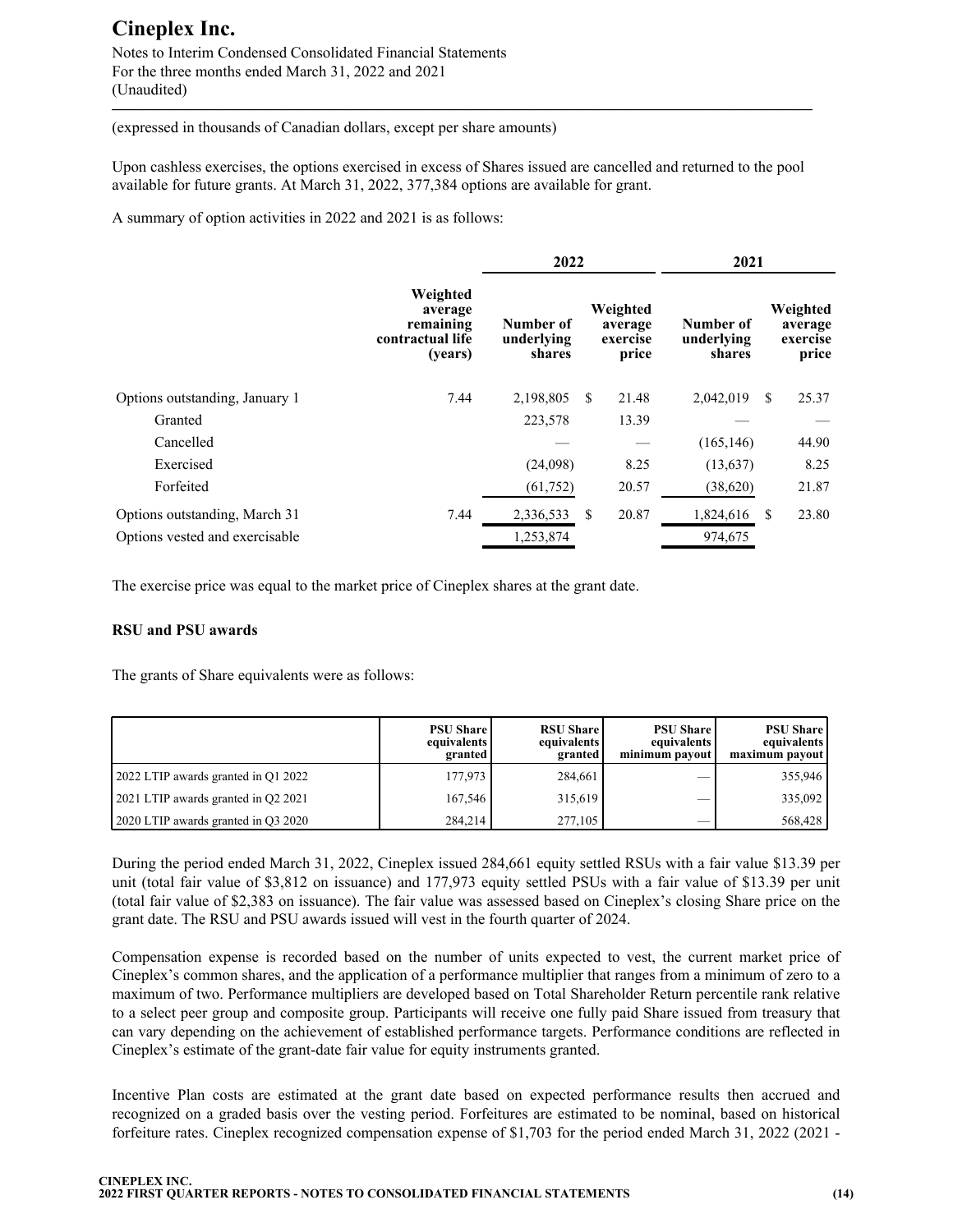Notes to Interim Condensed Consolidated Financial Statements For the three months ended March 31, 2022 and 2021 (Unaudited)

(expressed in thousands of Canadian dollars, except per share amounts)

\$402) under the Incentive Plan relating to RSU and PSU awards. At March 31, 2022, \$291 (2021 - \$560) was included in share-based compensation liability, and \$4,396 in contributed surplus (2021 - \$612).

**—————————————————————————————————————————————**

#### **Deferred equity units**

Members of the Board of Directors and certain officers of Cineplex may elect to defer a portion of their compensation in the form of deferred equity units. For the period ended March 31, 2022, Cineplex recognized compensation expense of \$38 (2021 - \$902) associated with the deferred equity units. At March 31, 2022, \$4,999 (2021 - \$3,898) was included in share-based compensation liability.

### **6. Long-term debt**

Long-term debt consists of the following as at March 31, 2022:

|                        |         | March 31, 2022 December 31, 2021 |
|------------------------|---------|----------------------------------|
| Credit Facilities      | 303,000 | 260,000                          |
| Convertible Debentures | 238,671 | 234,472                          |
| Notes Payable          | 245,140 | 244,739                          |
| Total                  | 786,811 | 739,211                          |

Cineplex has bank facilities with a syndicate of lenders which includes a revolving facility (the "Revolving Facility") and non-revolving credit facility (the "Term Facility", and together with the Revolving Facility, the "Credit Facilities") pursuant to a seventh amended and restated credit agreement dated November 13, 2018 between Cineplex, Cineplex Entertainment Limited Partnership, the guarantors from time to time party thereto, and a syndicate of lenders (as further amended from time to time, the "Credit Agreement"). The Term Facility was repaid in full in the first quarter of 2021 and is no longer available for future borrowing.

The Credit Facilities bear interest at a floating rate based on the Canadian dollar prime rate, U.S. Base Rate, LIBOR or bankers' acceptances rates plus, in each case, an applicable margin to those rates. The Revolving Facility matures in November 2023. Borrowings on the Revolving Facility can be made in either Canadian or US dollars.

Cineplex's Credit Facilities contain restrictive covenants that limit the discretion of Cineplex's management with respect to certain business matters. These covenants place limits and restrictions on, among other things, the ability of Cineplex to create liens or other encumbrances, to pay dividends or make certain other payments, minimum liquidity covenants, anti-hoarding provisions, investments, loans and guarantees and to sell or otherwise dispose of assets and merge or consolidate with another entity. The Credit Facilities are secured by all of Cineplex's assets. The Revolving Facility is drawn upon and repaid on a regular basis and as such is presented on a net basis in the Statement of Cash flows.

On June 29, 2020, Cineplex entered into the First Credit Agreement Amendment, following which, on November 12, 2020 Cineplex entered into the Second Credit Agreement Amendment, on February 8, 2021 Cineplex entered into the Third Credit Agreement Amendment and on December 30, 2021 Cineplex entered into the Fourth Credit Agreement Amendment. The amendments provided certain financial covenant relief in light of the COVID-19 pandemic and its effects on Cineplex's businesses, while applying additional restrictive covenants and required repayments in certain circumstances.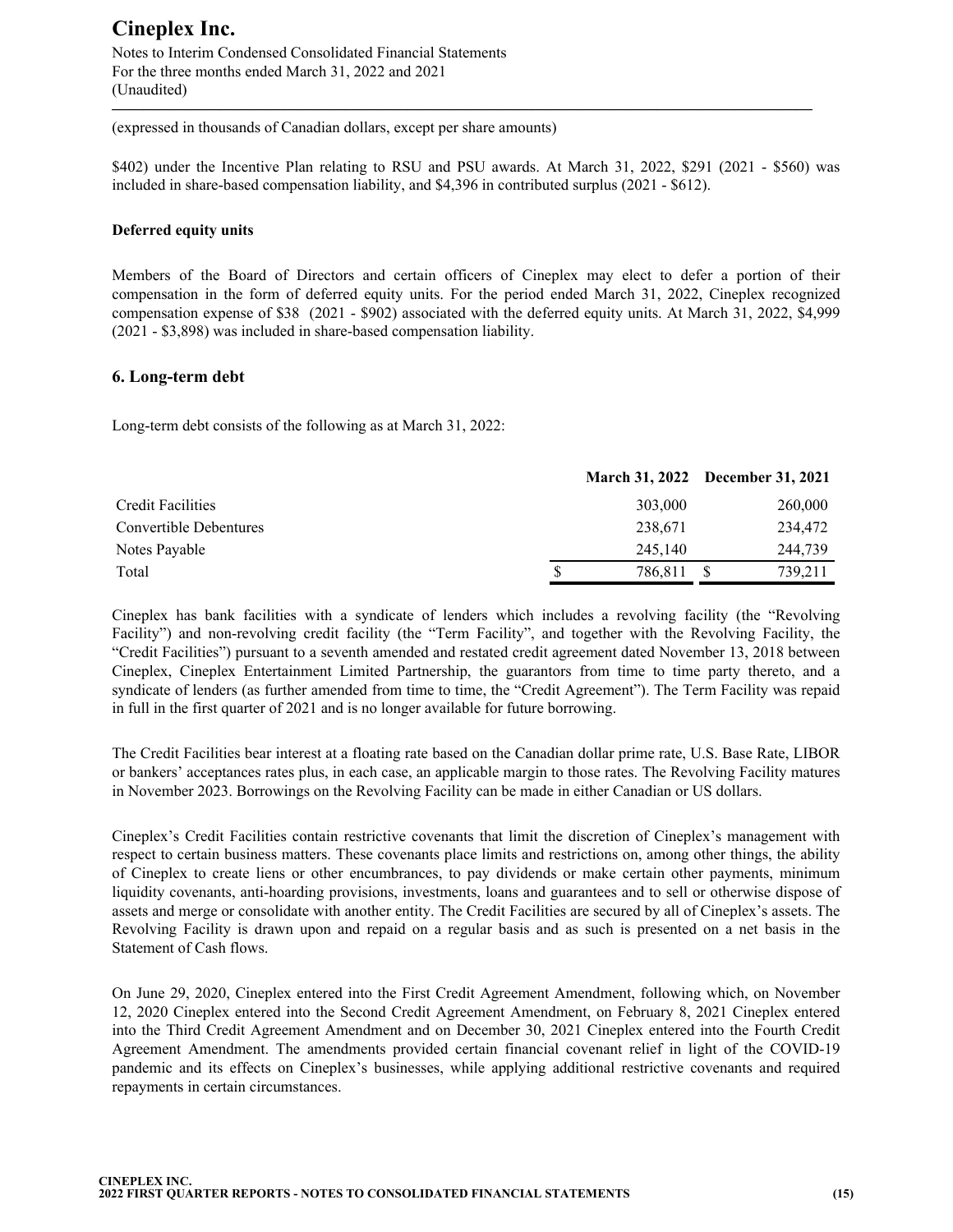Notes to Interim Condensed Consolidated Financial Statements For the three months ended March 31, 2022 and 2021 (Unaudited)

(expressed in thousands of Canadian dollars, except per share amounts)

The following is a summary of the key terms of the Third Credit Agreement Amendment entered into on February 8, 2021 that are updated from the First and Second Credit Agreement Amendments (certain of which have been modified further by the Fourth Credit Agreement Amendment described below):

**—————————————————————————————————————————————**

- The following amendments to the Credit Facilities became effective upon the completion of the issuance of \$250,000 Notes Payable during the first quarter of 2021:
	- The suspension of financial covenant testing was extended until the fourth quarter of 2021. On resumption of financial covenant testing in the fourth quarter of 2021:
		- for the fourth quarter of 2021, testing was based on an annualized calculation of Adjusted EBITDA (as further adjusted in accordance with the Credit Agreement definitions) based on the actual results for such quarter;
		- for the quarter ending on March 31, 2022, testing was based on an annualized calculation of Adjusted EBITDA based on actual results for the fourth quarter of 2021 and the first quarter of 2022 multiplied by 2; and
		- for the quarter ending on June 30, 2022, testing will be based on an annualized calculation of Adjusted EBITDA for the fourth quarter of 2021, the first quarter of 2022 and the second of 2022 multiplied by 4/3.
	- Thereafter, testing will be based on an annualized calculation of the cumulative Adjusted EBITDA on a trailing four fiscal quarter basis;
	- The Total Leverage Ratio of 3.75x will apply when financial covenants are reinstated, and will be reduced until the third quarter of 2022 at which point it will reach a level of 3.00x;
	- The liquidity covenant will continue and be amended and extended beginning in February 2021, through to and including December 2021, requiring available liquidity as defined on a monthly basis (November 1, 2020 through January 31, 2021 - \$100,000; February 2021 - \$75,000; March 2021 - \$60,000; April 1, 2021 through December 31, 2021 - \$100,000);
	- The addition of a Senior Leverage Ratio to be based on annualized Adjusted EBITDA and set at 1.0x lower than the Total Leverage Ratio. Senior Leverage Ratio to be defined as (i) Total Debt (as defined in the Credit Agreement) less any Notes Payable to (ii) Adjusted EBITDA;
	- Effective with the fourth quarter of 2021, additional growth capital expenditures will be subject to pro-forma Total Leverage covenant of 2.75x (both prior to and immediately after giving effect to any such growth capital expenditure) based on actual last 12 months' EBITDA; and
	- Distributions continue to be blocked during the extended financial covenant suspension period and only permitted when the Total Leverage ratio is less than 2.75x (both prior to and immediately after giving effect to any such distribution).

On December 30, 2021, Cineplex entered into the Fourth Credit Agreement Amendment, which, among other things, extended the suspension of financial covenant testing until the second quarter of 2022 and liquidity covenant requirement until June 30, 2022. The following is a summary of the key terms of the Fourth Credit Agreement Amendment:

- The suspension of financial covenant testing was extended until the second quarter of 2022. On resumption of financial covenant testing in the second quarter of 2022:
	- for the second quarter of 2022, testing will be based on an annualized calculation of Adjusted EBITDA (as further adjusted in accordance with the Credit Agreement definitions) based on the actual results for such quarter multiplied by 4;
	- for the quarter ending on September 30, 2022, testing will be based on an annualized calculation of Adjusted EBITDA based on actual results for the second quarter of 2022 and the third quarter of 2022 multiplied by 2; and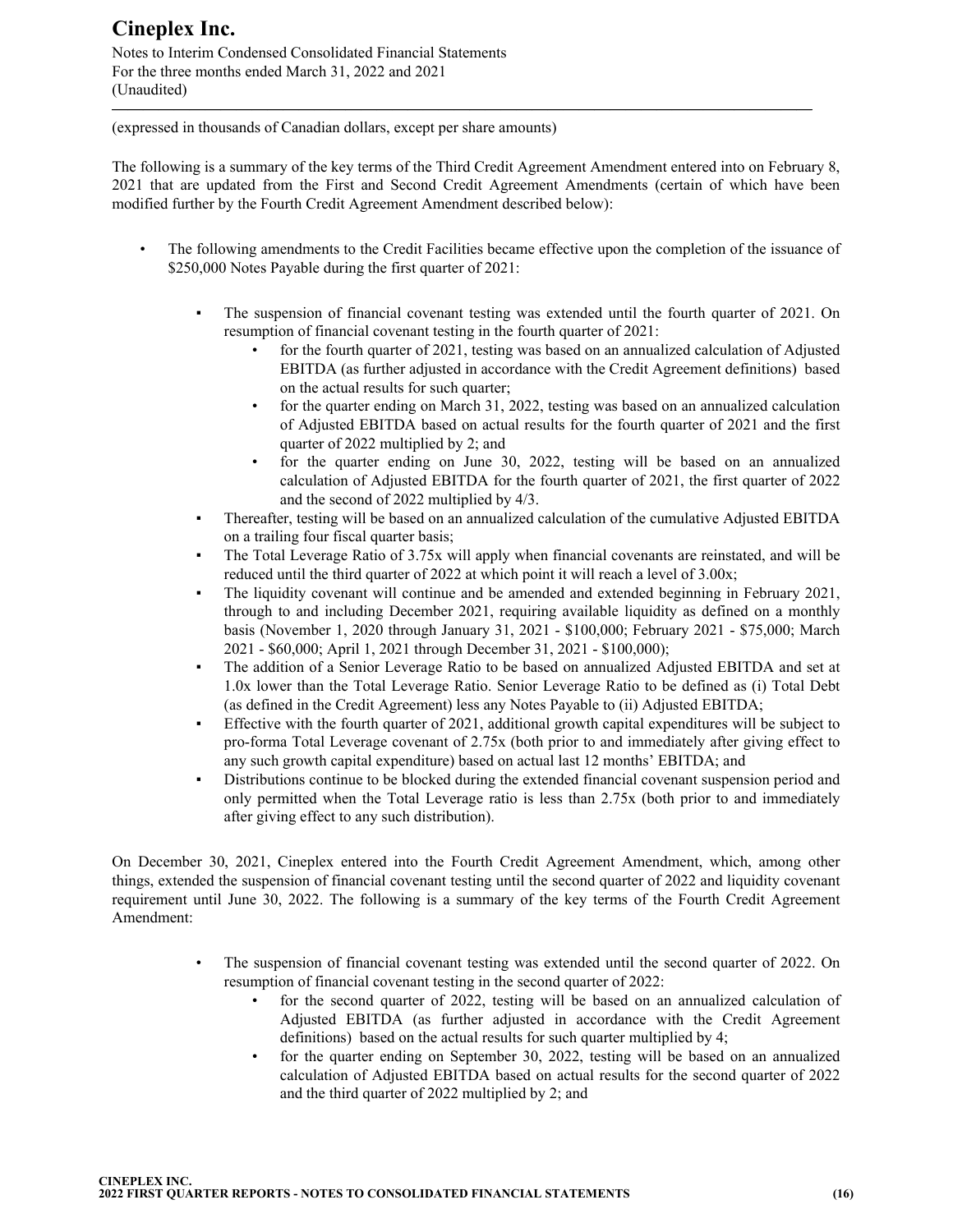Notes to Interim Condensed Consolidated Financial Statements For the three months ended March 31, 2022 and 2021 (Unaudited)

(expressed in thousands of Canadian dollars, except per share amounts)

- for the quarter ending on December 31, 2022, testing will be based on an annualized calculation of Adjusted EBITDA based on the actual results of the second quarter of 2022, the third quarter of 2022 and the fourth quarter of 2022 multiplied by 4/3.
- Thereafter, testing will be based on an annualized calculation of the cumulative Adjusted EBITDA on a trailing four fiscal quarter basis;

**—————————————————————————————————————————————**

- The Total Leverage Ratio of 3.75x will apply when financial covenants are reinstated, and will be reduced quarterly by 0.25x until the first quarter of 2023 at which point it will reach a level of 3.00x;
- The liquidity covenant will continue and be amended requiring available liquidity (as defined) to be maintained at all times at no less than \$100,000;
- The Senior Leverage Ratio to be based on annualized Adjusted EBITDA and set at 1.0x lower than the Total Leverage Ratio. Senior Leverage Ratio is defined as (i) Total Debt (as defined in the Credit Agreement) less any Notes Payable to (ii) Adjusted EBITDA; and
- From and after April 1, 2022, a fixed charge coverage ratio of greater than 1.25x will apply.

During the first quarter of 2021, Cineplex completed a sale-leaseback transaction for its head office buildings located at 1303 Yonge Street and 1257 Yonge Street, Toronto Ontario for gross proceeds of \$57,000, recognizing a gain of \$30,061. Net proceeds from the sale, in addition to net proceeds from the issuance of the Notes Payable (discussed below) were used to repay the Credit Facilities, a portion of which was permanent. As a result, Cineplex permanently repaid the remaining \$50,000 balance of its outstanding Term Facility.

This summary of the Credit Agreement is qualified in its entirety by reference to the provisions of the Credit Agreement which contains a complete statement of those terms and conditions. The Credit Agreement and each of the First, Second, Third and Fourth Credit Agreement Amendment were filed on SEDAR with the dates of filing on June 30, 2020, November 13, 2020, February 8, 2021 and January 4, 2022, respectively, for each of Credit Agreement Amendments.

Following the Fourth Credit Agreement Amendment, including mandatory repayments, the Credit Facilities consist of the following:

a) a five-year, \$541,668 senior secured Revolving Facility; \$303,000 that has been drawn; \$10,054 reserved and \$228,614 remaining available balance.

### **Convertible debentures**

Convertible debentures consist of the following:

|                                                  |    | March 31, 2022 December 31, 2021 |          |
|--------------------------------------------------|----|----------------------------------|----------|
| Face value of convertible debentures outstanding | S. | 316.250 S                        | 316.250  |
| Unaccreted deferred financing fees and discount  |    | (77.579)                         | (81,778) |
| Convertible debentures                           |    | 238,671                          | 234,472  |

On July 17, 2020, Cineplex issued \$316,250 aggregate principal amount of convertible unsecured subordinated debentures, which mature on September 30, 2025 (the "Maturity Date") and bear interest at a rate of 5.75% per annum, payable semi-annually in arrears on September 30 and March 31 in each year.

The Debentures are not redeemable by Cineplex prior to September 30, 2023. On or after September 30, 2023 and prior to September 30, 2024, Cineplex may, at its option, redeem the Debentures in whole or in part from time to time provided that the volume weighted average trading price of the Shares on the Toronto Stock Exchange during the 20 consecutive trading days ending on the fifth trading day preceding the date on which the notice of redemption is given is not less than 125% of the conversion price. On or after September 30, 2024, the Debentures may be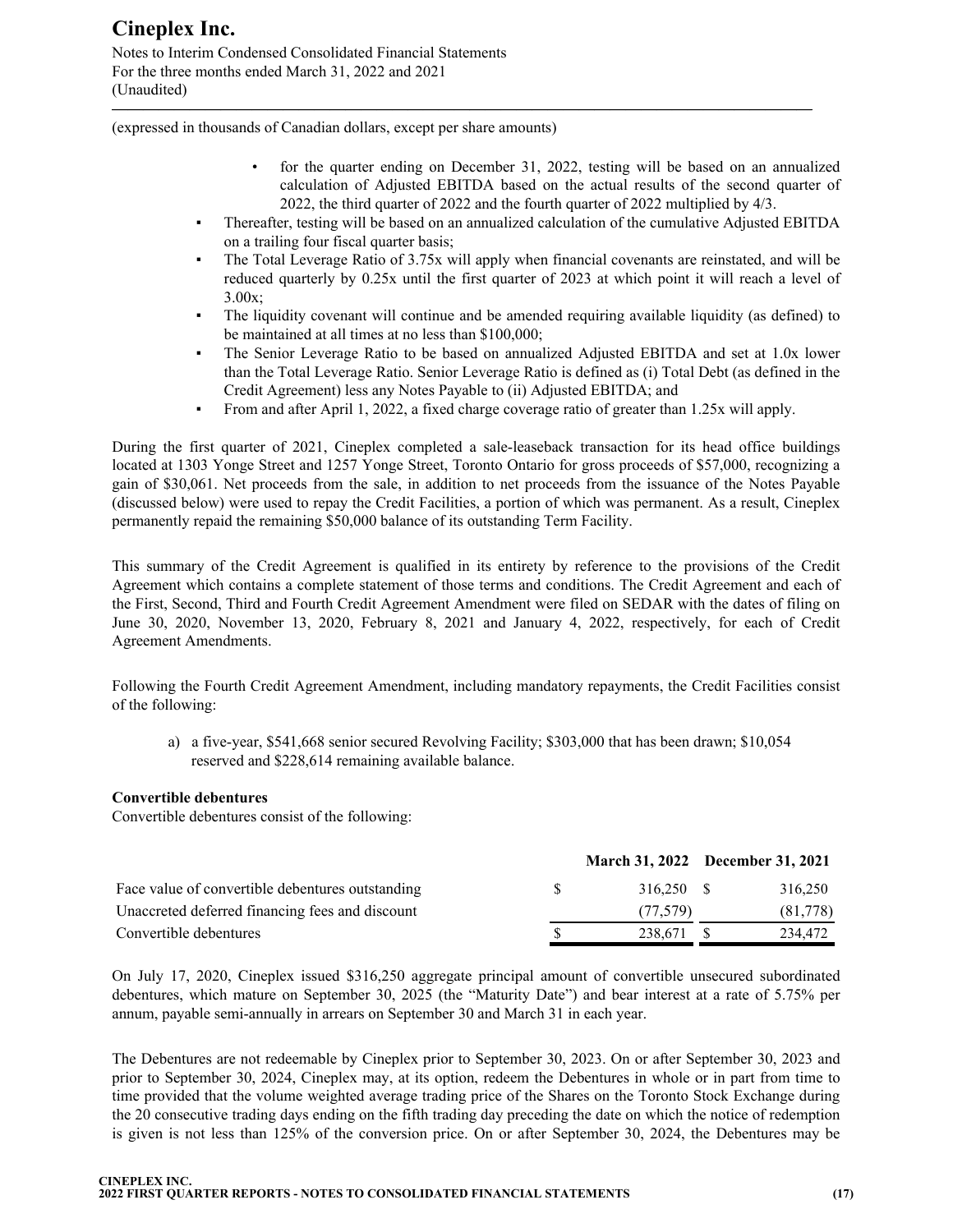Notes to Interim Condensed Consolidated Financial Statements For the three months ended March 31, 2022 and 2021 (Unaudited)

(expressed in thousands of Canadian dollars, except per share amounts)

redeemed in whole or in part from time to time at the option of Cineplex at a price equal to their principal amount plus accrued and unpaid interest. Redemption may be in the form of cash or in the form of Shares, at the option of Cineplex.

**—————————————————————————————————————————————**

At the holder's option, the Debentures may be converted into Shares at a conversion price of \$10.94 per Share at any time prior to the close of business on the earlier of: (i) five business days prior to the Maturity Date, and (ii) if called for redemption, five business days immediately preceding the dated fixed for redemption of the Debentures, at a conversion price to be determined at the time of pricing. Holders who convert their Debentures into Shares will receive accrued and unpaid interest for the period from the date of the latest Interest Payment Date to the date of conversion. Conversion of outstanding Debentures will result in the issuance of Shares from treasury.

The fair value of the liability component of the Debentures was assessed at inception based on an estimated market discount rate of 14.1% less the pro-rata portion of transaction costs, and will be accreted to the full face value over the term of the Debentures. During the period ended March 31, 2022, Cineplex recorded accretion and cash interest expense on the Debentures of \$4,199 (2021 - \$3,658) and \$4,509 (2021 - \$4,459), respectively, both of which are included as part of the interest expense in the consolidated statement of operations. As at March 31, 2022, Cineplex has \$316,250 principal amount of Debentures outstanding. The residual value was allocated to the equity component less the pro-rata portion of transaction costs as prescribed by IFRS 9, *Financial instruments* and IAS 32, *Financial instruments: Presentation*.

The foregoing is a summary of the key terms of the Debentures. This summary is qualified in its entirety by reference to the provisions of the Debentures trust indenture which contains a complete statement of those terms and conditions. The Debenture trust indenture was filed on SEDAR on July 15, 2020.

### **Notes payable**

Notes Payable outstanding as of March 31, 2022 are as follows:

|                                                 |    | March 31, 2022 December 31, 2021 |         |
|-------------------------------------------------|----|----------------------------------|---------|
| Face value of Notes Payable                     | -S | 250.000 \$                       | 250,000 |
| Unaccreted deferred financing fees and discount |    | (4.860)                          | (5,261) |
| Notes Payable                                   |    | 245,140                          | 244.739 |

On February 26, 2021, Cineplex completed the \$250,000 Notes Payable offering. The Notes Payable mature on February 26, 2026 and bear interest at a rate of 7.50% per annum, payable semi-annually in arrears on January 31 and July 31 of each year, commencing July 31, 2021. The Notes Payable are subordinate to the security granted for the obligations under the Credit Facilities, and are subject to the terms of an intercreditor agreement with the agent under the Credit Facilities.

During the period ended March 31, 2022, Cineplex recorded accretion and cash interest expense on the Notes Payable of \$401 (2021 - \$80) and \$4,546 (2021 - \$1,695), respectively, both of which are included as part of interest expense in the consolidated statement of operations. As at March 31, 2022, Cineplex has \$250,000 principal amount of Notes Payable outstanding. Cineplex's derivative financial instrument on the Notes Payable relates to the early prepayment option that fluctuates in value based on market interest rates. The fair value of the embedded derivative was determined using an option pricing model with observable market inputs and is consistent with accepted methods for valuing financial instruments. Cineplex has estimated the fair value of this embedded derivative at \$5,410 as at March 31, 2022, which is presented on the consolidated balance sheets as a derivative financial instrument.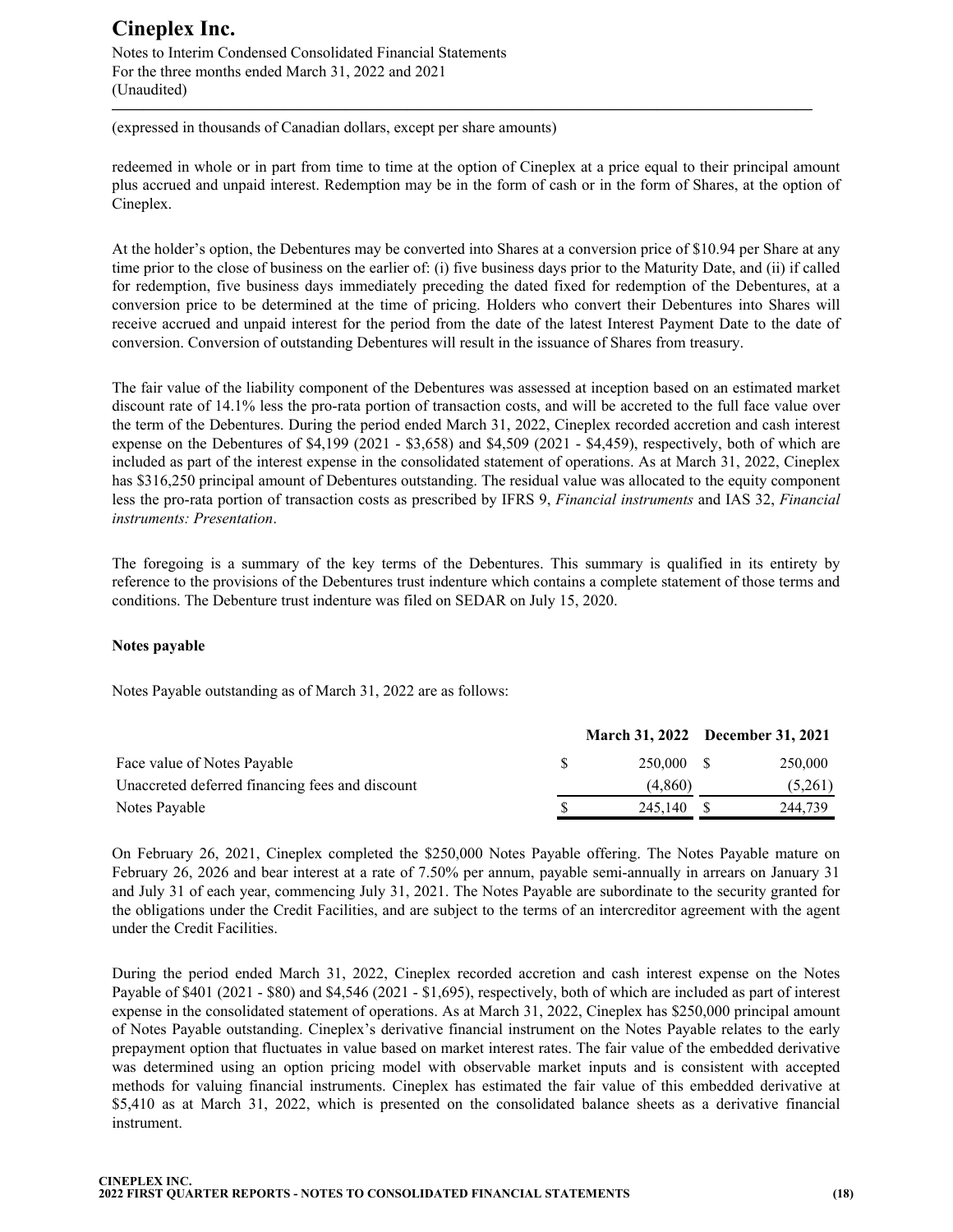Notes to Interim Condensed Consolidated Financial Statements For the three months ended March 31, 2022 and 2021 (Unaudited)

(expressed in thousands of Canadian dollars, except per share amounts)

The foregoing is a summary of the key terms of the Notes Payable. This summary is qualified in its entirety by reference to the provisions of the Notes Payable trust indenture which contain a complete statement of those terms and conditions. The Notes Payable trust indenture was filed on SEDAR on February 26, 2021.

**—————————————————————————————————————————————**

### **7. Revenue**

The following tables disclose the changes in deferred revenue for the three months ended March 31, 2022 and 2021:

|                              | December 31, 2021 | <b>Additions</b> | Revenue<br>Recognized | <b>March 31, 2022</b> |
|------------------------------|-------------------|------------------|-----------------------|-----------------------|
| Gift cards                   | \$<br>169,380 \$  | 4,288 \$         | 14,668 \$             | 159,000               |
| <b>SCENE</b> loyalty program | 47,997            |                  | 8,589                 | 39,408                |
| Advances and deposits        | 15,829            | 14,168           | 12,789                | 17,208                |
| Other                        | 60,000            |                  |                       | 60,000                |
|                              | 293,206 \$        | 18,456 \$        | 36,046 \$             | 275,616               |
|                              |                   |                  |                       |                       |

|                              | <b>December 31, 2020</b> | <b>Additions</b> | Revenue<br>Recognized | <b>March 31, 2021</b> |
|------------------------------|--------------------------|------------------|-----------------------|-----------------------|
| Gift cards                   | $164,025$ \$             | $1,097$ \$       | $1,406$ \$            | 163,716               |
| <b>SCENE</b> loyalty program | 36,109                   | 6.902            | 4.132                 | 38,879                |
| Advances and deposits        | 19.849                   | 2.609            | 2.940                 | 19,518                |
|                              | 219.983 \$               | 10,608           | 8.478 \$              | 222,113               |

In December 2020, Cineplex received \$60,000 from its existing partner with respect to the agreement to reorganize the program and reposition it for future growth. Cineplex accounted for the \$60,000 in other liabilities and reclassified it to deferred revenue as it is expected to be recognized within the next twelve months.

The following tables provide the disaggregation of revenue into categories by nature for the three months ended March 31, 2022 and 2021:

| <b>Box revenues</b>                          |              |     |       |
|----------------------------------------------|--------------|-----|-------|
|                                              | 2022         |     | 2021  |
| Box office revenues                          | 79,952       | -S  | 3,818 |
| <b>Food service revenues</b>                 | 2022         |     | 2021  |
| Food service - theatres                      | \$<br>58,759 | - S | 2,539 |
| Food delivery - theatres                     | 3,249        |     | 3,778 |
| Food service - location-based entertainment  | 6,359        |     | 171   |
| Food delivery - location-based entertainment | 21           |     | 37    |
| Total food service revenues                  | 68,388       |     | 6,525 |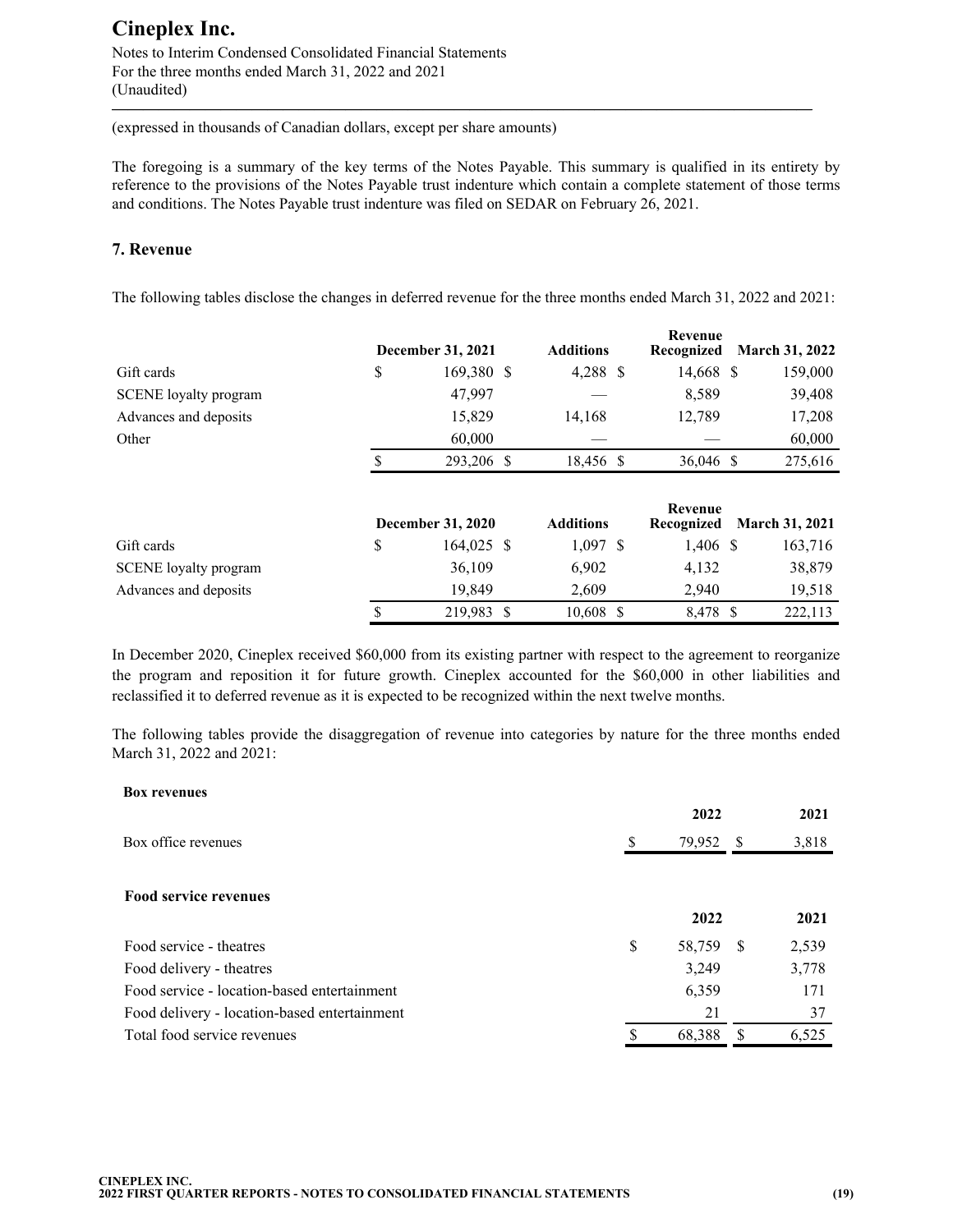Notes to Interim Condensed Consolidated Financial Statements For the three months ended March 31, 2022 and 2021 (Unaudited)

(expressed in thousands of Canadian dollars, except per share amounts)

#### **Media revenues**

|                                                    |    | 2022   |      | 2021   |
|----------------------------------------------------|----|--------|------|--------|
| Cinema media                                       | \$ | 8,249  | -S   | 1,899  |
| Digital place-based media                          |    | 7,296  |      | 7,175  |
| Total media revenues                               | \$ | 15,545 | -S   | 9,074  |
| <b>Amusement revenues</b>                          |    |        |      |        |
|                                                    |    | 2022   |      | 2021   |
| Amusement solutions excluding exhibition and LBE   | \$ | 34,839 | - \$ | 12,559 |
| Amusement solutions - exhibition                   |    | 2,091  |      | 72     |
| Amusement solutions - location based entertainment |    | 13,494 |      | 1,243  |
| Total amusement revenues                           | S  | 50,424 | \$   | 13,874 |
| <b>Other revenues</b>                              |    |        |      |        |
|                                                    |    | 2022   |      | 2021   |
| Other revenues                                     | \$ | 14,414 | S    | 8,121  |

**—————————————————————————————————————————————**

### **8. Lease obligation**

The following table presents lease obligations for Cineplex for the three months ended March 31, 2022 and 2021:

|                                          |    | <b>Property</b> |   | Equipment |   | Total     |
|------------------------------------------|----|-----------------|---|-----------|---|-----------|
| Three months ended March 31, 2022        |    |                 |   |           |   |           |
| Opening balance                          | \$ | 1,092,674       | S | 12,849    | S | 1,105,523 |
| Additions                                |    | 3,389           |   | 381       |   | 3,770     |
| Modifications                            |    | 9,985           |   | (282)     |   | 9,703     |
| Tenant inducements                       |    | 602             |   |           |   | 602       |
| Lease payments                           |    | (42, 945)       |   | (689)     |   | (43, 634) |
| Interest expense                         |    | 14,568          |   | 136       |   | 14,704    |
| Foreign exchange rate changes            |    | (82)            |   |           |   | (82)      |
| Closing lease obligations                |    | 1,078,191       |   | 12,395    |   | 1,090,586 |
| Less: current portion                    |    | 94,165          |   | 4,178     |   | 98,343    |
| Non-current portion of lease obligations | S  | 984,026         | S | 8,217     | S | 992,243   |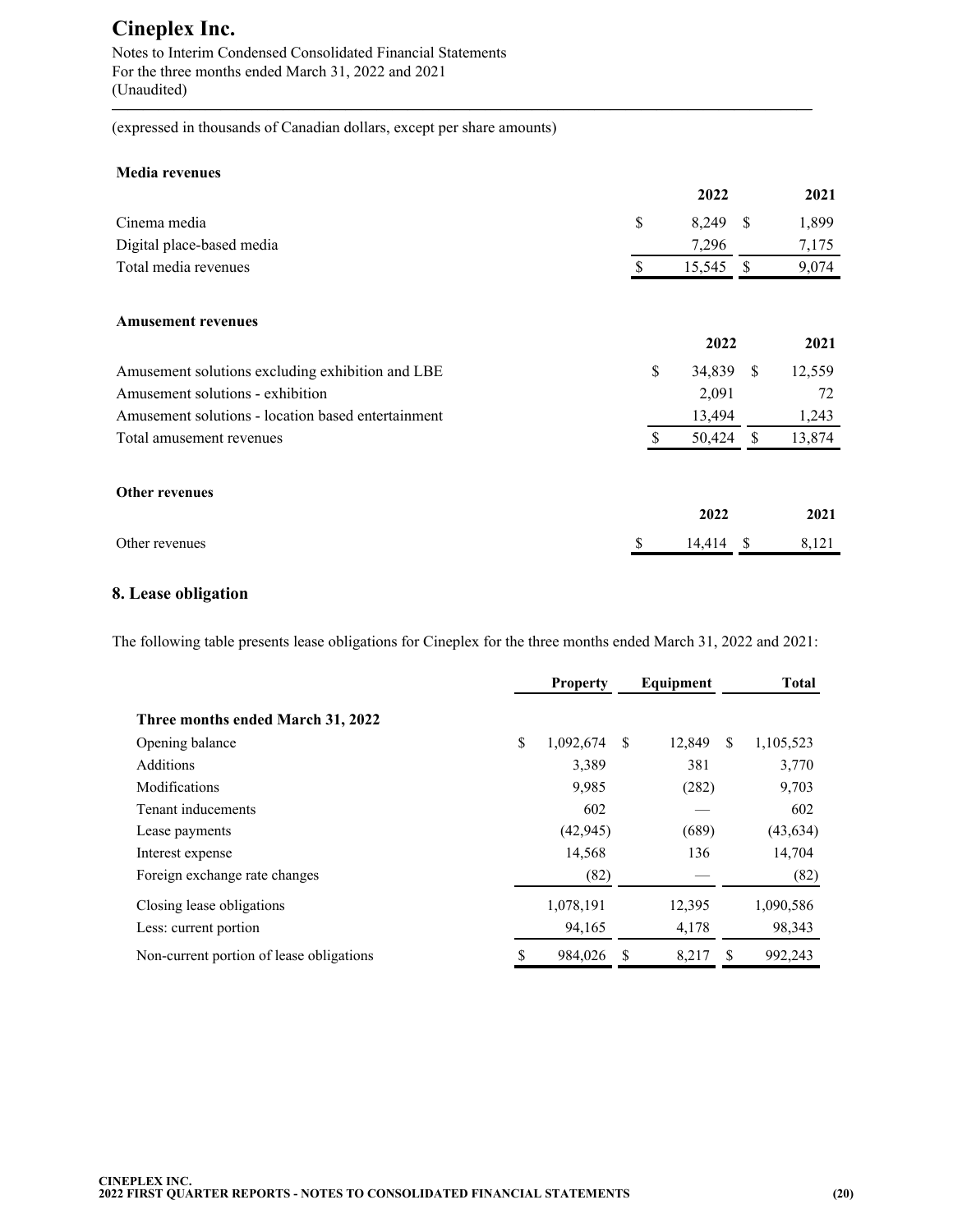Notes to Interim Condensed Consolidated Financial Statements For the three months ended March 31, 2022 and 2021 (Unaudited)

(expressed in thousands of Canadian dollars, except per share amounts)

|                                          |    | <b>Property</b> |   | Equipment |    | <b>Total</b> |
|------------------------------------------|----|-----------------|---|-----------|----|--------------|
| Three months ended March 31, 2021        |    |                 |   |           |    |              |
| Opening balance                          | \$ | 1,160,849       | S | 10,076    | S. | 1,170,925    |
| <b>Additions</b>                         |    | 18,204          |   | 6         |    | 18,210       |
| Modifications                            |    | (8,622)         |   |           |    | (8,622)      |
| Tenant inducements                       |    | 3,692           |   |           |    | 3,692        |
| Lease payments                           |    | (32,052)        |   | (10)      |    | (32,062)     |
| Interest expense                         |    | 14,279          |   | 79        |    | 14,358       |
| Foreign exchange rate changes            |    | (91)            |   |           |    | (91)         |
| Closing lease obligations                | \$ | 1,156,259       | S | 10,151    | S  | 1,166,410    |
| Less: current portion                    |    | 103,582         |   | 5,067     |    | 108,649      |
| Non-current portion of lease obligations | S  | 1,052,677       | S | 5,084     |    | 1,057,761    |

**—————————————————————————————————————————————**

### **9. Share capital**

Cineplex is authorized to issue an unlimited number of common shares and 10,000,000 preferred shares of which none are outstanding.

Share capital balances at March 31, 2022 and 2021 and transactions during the periods are as follows:

| 2022                                      |                                                         |               |   | Amount  |
|-------------------------------------------|---------------------------------------------------------|---------------|---|---------|
|                                           | Number of<br>common shares<br>issued and<br>outstanding | Common shares |   | Total   |
| Balance - December 31, 2021               | 63,344,298                                              | 852,465       | S | 852,465 |
| Issuance of shares on exercise of options | 8,066                                                   | 110           |   | 110     |
| Balance - March 31, 2022                  | 63,352,364                                              | 852,575       |   | 852,575 |

| 2021                                      |                                                         |               |    | Amount  |
|-------------------------------------------|---------------------------------------------------------|---------------|----|---------|
|                                           | Number of<br>common shares<br>issued and<br>outstanding | Common shares |    | Total   |
| Balance - December 31, 2020               | 63, 333, 238                                            | 852,379       | S. | 852,379 |
| Issuance of shares on exercise of options | 5,151                                                   | 43            |    | 43      |
| Balance - March 31, 2021                  | 63,338,389                                              | 852,422       |    | 852,422 |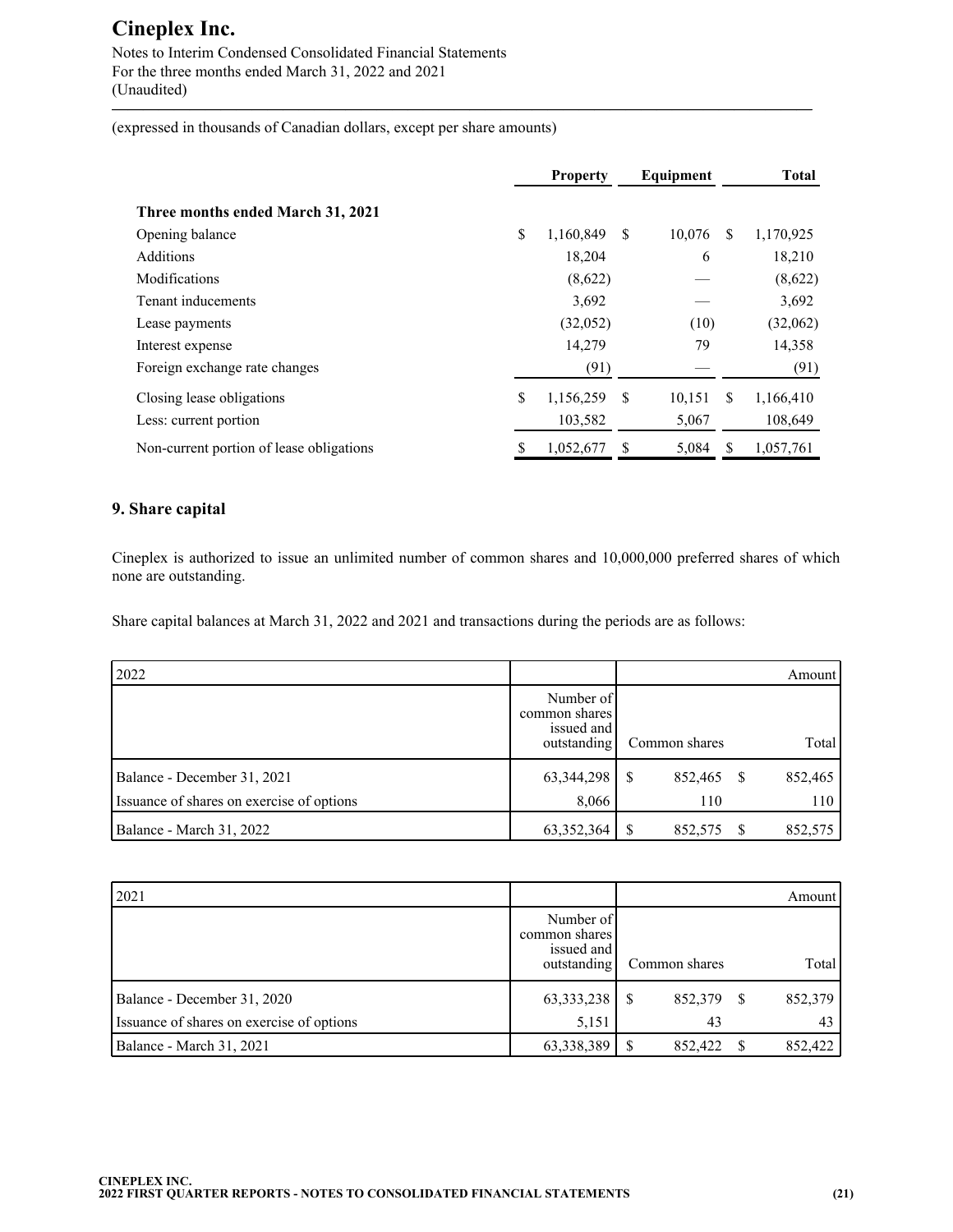Notes to Interim Condensed Consolidated Financial Statements For the three months ended March 31, 2022 and 2021 (Unaudited)

(expressed in thousands of Canadian dollars, except per share amounts)

### **10. Other costs**

|                                                                               | Three months ended March 31, |         |              |         |
|-------------------------------------------------------------------------------|------------------------------|---------|--------------|---------|
|                                                                               |                              | 2022    |              | 2021    |
| Employee wages, salaries and benefits                                         | \$                           | 43,921  | <sup>S</sup> | 21,339  |
| Rent                                                                          |                              | (2,339) |              | (7,047) |
| Realty and occupancy taxes and maintenance fees                               |                              | 14,882  |              | 14,312  |
| Utilities                                                                     |                              | 6,952   |              | 4,733   |
| Purchased services                                                            |                              | 12,634  |              | 6,161   |
| Other inventories consumed, including amusement and digital place-based media |                              | 25,701  |              | 9,938   |
| Venue revenue share                                                           |                              | 10,900  |              | 2,986   |
| Repairs and maintenance                                                       |                              | 8,498   |              | 3,606   |
| Advertising and promotion                                                     |                              | 4,769   |              | 1,279   |
| Office and operating supplies                                                 |                              | 2,170   |              | 519     |
| Licenses and franchise fees                                                   |                              | 4,201   |              | 3,238   |
| Insurance                                                                     |                              | 1,924   |              | 1,668   |
| Professional and consulting fees                                              |                              | 1,270   |              | 3,865   |
| Telecommunications and data                                                   |                              | 1,430   |              | 1,181   |
| Bad debts                                                                     |                              | (517)   |              | (192)   |
| Equipment rental                                                              |                              | 470     |              | 210     |
| Other costs                                                                   |                              | 1,486   |              | 909     |
|                                                                               | \$                           | 138,352 | \$           | 68,705  |

**—————————————————————————————————————————————**

Management continued to focus on cost cutting measures to mitigate the negative impact of COVID-19 on Cineplex's business, in addition to applying for government subsidy programs where available. Cineplex recorded the following subsidies which have all been offset against their related costs during the years ended March 31, 2022 and 2021:

| <b>Subsidies</b>             | Three months ended March 31, |        |  |  |  |  |  |
|------------------------------|------------------------------|--------|--|--|--|--|--|
|                              | 2022                         | 2021   |  |  |  |  |  |
| Wage subsidy (CEWS and THRP) | $20,130$   \$<br>Φ           | 14,835 |  |  |  |  |  |
| Rent subsidy (CERS and THRP) | 2,996                        | 7,003  |  |  |  |  |  |
| Realty tax subsidy           | 3,806                        | 4,785  |  |  |  |  |  |
| Utility subsidy              | 2,184                        | 1,581  |  |  |  |  |  |
| Total                        |                              | 28,204 |  |  |  |  |  |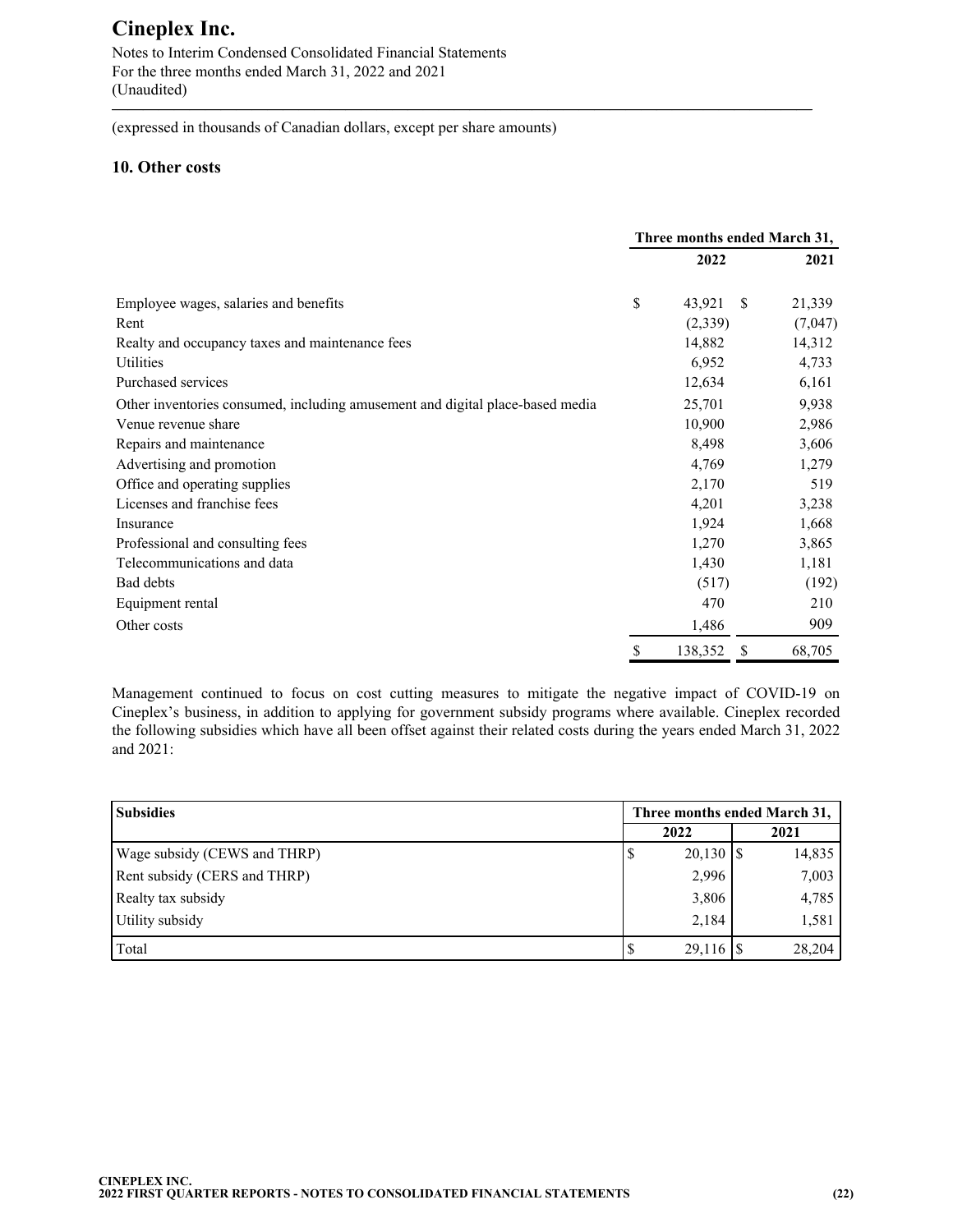Notes to Interim Condensed Consolidated Financial Statements For the three months ended March 31, 2022 and 2021 (Unaudited)

(expressed in thousands of Canadian dollars, except per share amounts)

### **11. Net loss per share**

#### **Basic**

Basic earnings per share ("EPS") is calculated by dividing the net loss by the weighted average number of shares outstanding during the period.

**—————————————————————————————————————————————**

|                                               | 2022          | 2021         |
|-----------------------------------------------|---------------|--------------|
| Net loss                                      | $(42,225)$ \$ | (89,688)     |
| Weighted average number of shares outstanding | 63,346,444    | 63, 334, 317 |
| Basic EPS                                     | (0.67)        | (1.42)       |

#### **Diluted**

Diluted EPS is calculated by adjusting the weighted average number of shares outstanding to assume conversion of all dilutive potential shares. A calculation is done to determine the number of shares that could have been acquired at fair value (determined as the average market share price of the outstanding shares for the period), based on the monetary value of the rights attached to the potentially dilutive shares. The number of shares calculated above is compared with the number of shares that would have been issued assuming exercise of conversions, exchanges or options. Anti-dilutive shares that have been excluded in the current period were 226,815 potential shares that would be issued under the treasury stock method and 4,816,881 potential shares that would have been issued under the ifconverted method relating to Debenture units outstanding. The options and Debentures are anti-dilutive in 2022 and 2021, as applicable.

|                                                   | 2022          | 2021         |
|---------------------------------------------------|---------------|--------------|
| Net loss                                          | $(42,225)$ \$ | (89,688)     |
| Weighted average number of shares for diluted EPS | 63,346,444    | 63, 334, 317 |
| Diluted EPS                                       | (0.67)        | (1.42)       |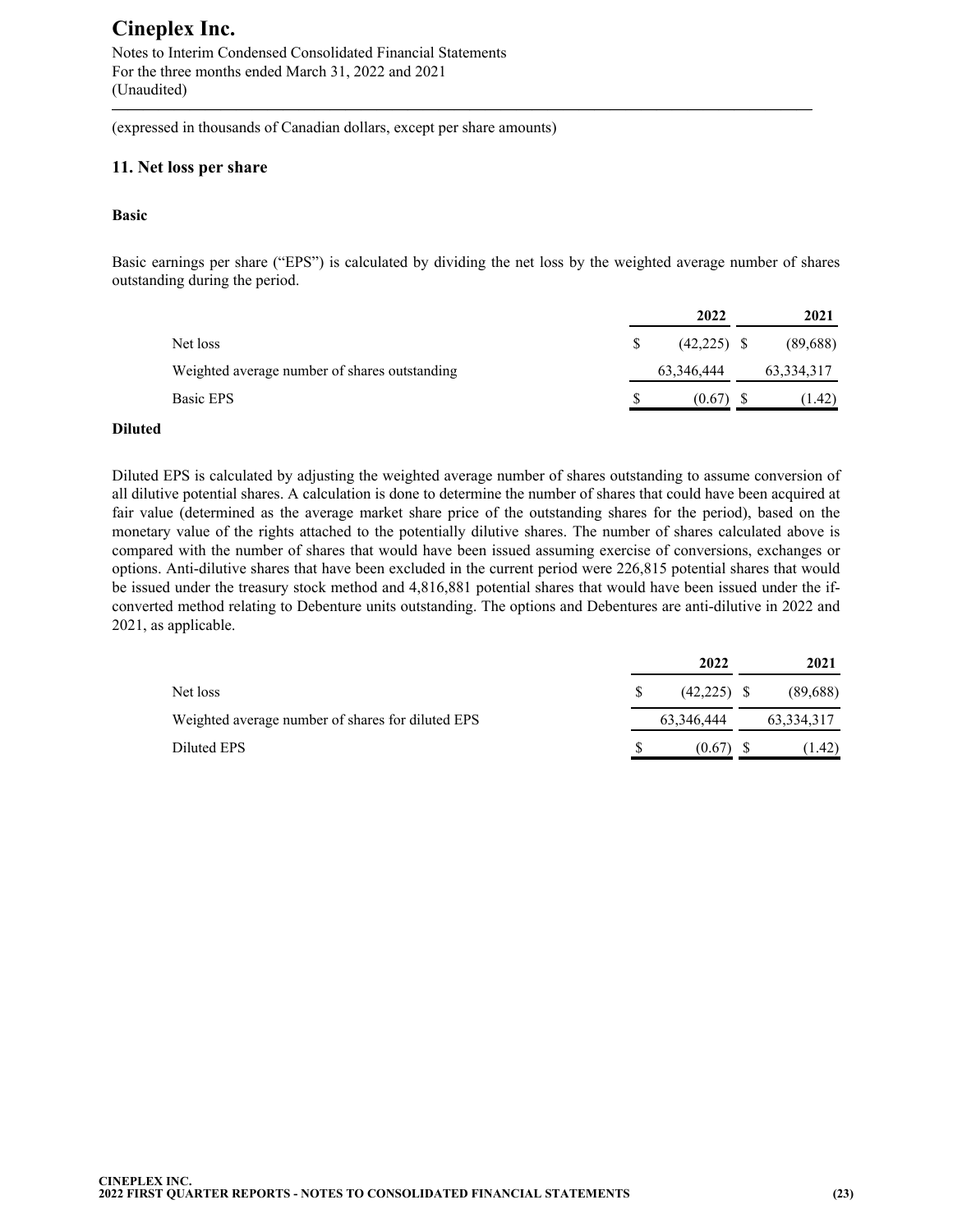Notes to Interim Condensed Consolidated Financial Statements For the three months ended March 31, 2022 and 2021 (Unaudited)

(expressed in thousands of Canadian dollars, except per share amounts)

### **12. Changes in operating assets and liabilities**

The following summarizes the changes in operating assets and liabilities:

|                                           |   | 2022           | 2021   |
|-------------------------------------------|---|----------------|--------|
| Trade and other receivables               | S | 21,203<br>- \$ | 12,541 |
| Inventories                               |   | (4, 434)       | 1,157  |
| Prepaid expenses and other current assets |   | (566)          | 839    |
| Accounts payable and accrued liabilities  |   | (11,692)       | (437)  |
| Income taxes receivable                   |   | (724)          | 7,825  |
| Deferred revenue                          |   | (17,550)       | 2,153  |
| Post-employment benefit obligations       |   | (811)          | (889)  |
| Share-based compensation                  |   | 121            | 1,078  |
| Other liabilities                         |   | (624)          | (686)  |
|                                           |   | (15,077)       | 23,581 |

**—————————————————————————————————————————————**

Property, equipment and leasehold purchases are included in accounts payable and accrued liabilities as at March 31, 2022, in the amount of \$3,102 (2021 - \$2,165).

### **13. Operating segments**

Cineplex has four reportable segments; Film Entertainment and Content, Media, Amusement and Leisure and Location-Based Entertainment. The reportable segments are business units offering differing products and services and managed separately due to their distinct natures. These four reportable segments have been determined by Cineplex's chief operating decision makers. The Film Entertainment and Content reporting segment does not charge an access fee to the Media reporting segment. All other inter-segment transactions are eliminated in the Corporate and other category, which includes all corporate general and administrative costs not directly associated with a segment. Cineplex reports the total of its segments which is considered an other financial measure in accordance with National Instrument 52-112 Non-GAAP and Other Financial Measures. The total segments measure includes a non-GAAP measure, adjusted EBITDAaL and is described below.

### **Film Entertainment and Content**

The Film Entertainment and Content reporting segment includes all direct and ancillary revenues from theatre attendance, including box office and food service revenues and the associated costs to provide those products and services. Also included in the Film Entertainment and Content segment are in-theatre amusement, theatre rentals and digital commerce rental and sales and associated costs.

### **Media**

The Media reporting segment is comprised of the aggregation of two operating segments, cinema media and digital place-based media businesses. Cinema media consists of all in-theatre advertising revenues and costs, including preshow, showtime and lobby advertising. Digital place-based media is comprised of revenues and costs associated with the design, installation and operations of digital signage networks, along with advertising on certain networks. Aggregation of these operating segments is based on the segments having similar economic characteristics.

#### **Amusement and Leisure**

The Amusement and Leisure reporting segment includes the amusement solutions operating segment. Amusement solutions is comprised of revenues and costs associated with operating and distributing amusement, gaming and vending equipment. Previously reported periods included results for eSports in the Amusement and Leisure segment.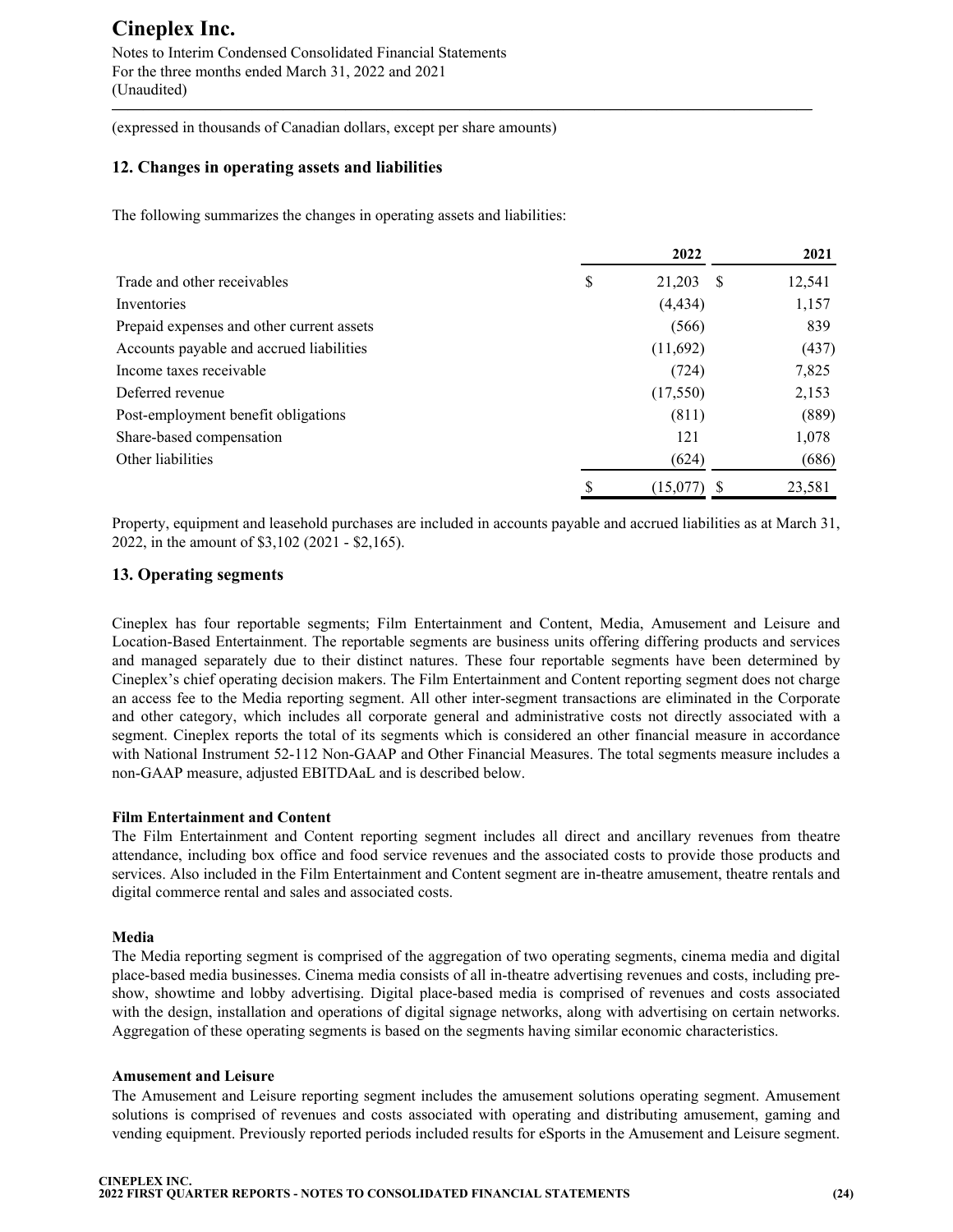Notes to Interim Condensed Consolidated Financial Statements For the three months ended March 31, 2022 and 2021 (Unaudited)

(expressed in thousands of Canadian dollars, except per share amounts)

### **Location-Based Entertainment**

Location-based entertainment is comprised of the social entertainment destinations featuring gaming, entertainment and dining. These entertainment options are complemented with an upscale casual dining environment, featuring an open kitchen and contemporary menu, as well as a larger bar with a wide range of digital monitors and a large screen for watching sporting and other major events.

**—————————————————————————————————————————————**

In accordance with IFRS 8, *Operating Segments*, Cineplex discloses information about its reportable segments based upon the measures used by management in assessing the performance of those reportable segments. Cineplex uses adjusted EBITDAaL to measure the performance of its reportable segments.

Management defines EBITDA as earnings before interest income and expense, income taxes and depreciation and amortization expense. Adjusted EBITDA excludes the change in fair value of financial instrument, loss (gain) on disposal of assets, foreign exchange, the equity (income) loss of CDCP, and impairment, depreciation, amortization, interest and taxes of Cineplex's other joint ventures and associates. Adjusted EBITDAaL modifies adjusted EBITDA to deduct current period cash rent paid or payable related to lease obligations. During the year, Cineplex agreed to a variety of arrangements with landlords to reduce or defer cash rent paid or payable as a result of the impact of COVID-19.

Cineplex's management believes that adjusted EBITDAaL is an important supplemental measure of Cineplex's profitability at an operational level and provides analysts and investors with comparability in evaluating and valuing Cineplex's performance period over period. EBITDA, adjusted for various unusual items, is also used to define certain financial covenants in Cineplex's Credit Facilities.

Cineplex's cash management and other treasury functions are centralized; interest expense not related to the lease obligations and interest income are not allocated to segments. Income taxes are accounted for by entity, and cannot be attributable to individual segments. Cineplex does not report balance sheet information by segment because that information is not used to evaluate performance or allocate resources between segments.

The following tables disclose the results of the Film Entertainment and Content, Media, Amusement and Leisure and Location-Based Entertainment segments for the three months ended March 31, 2022 and 2021: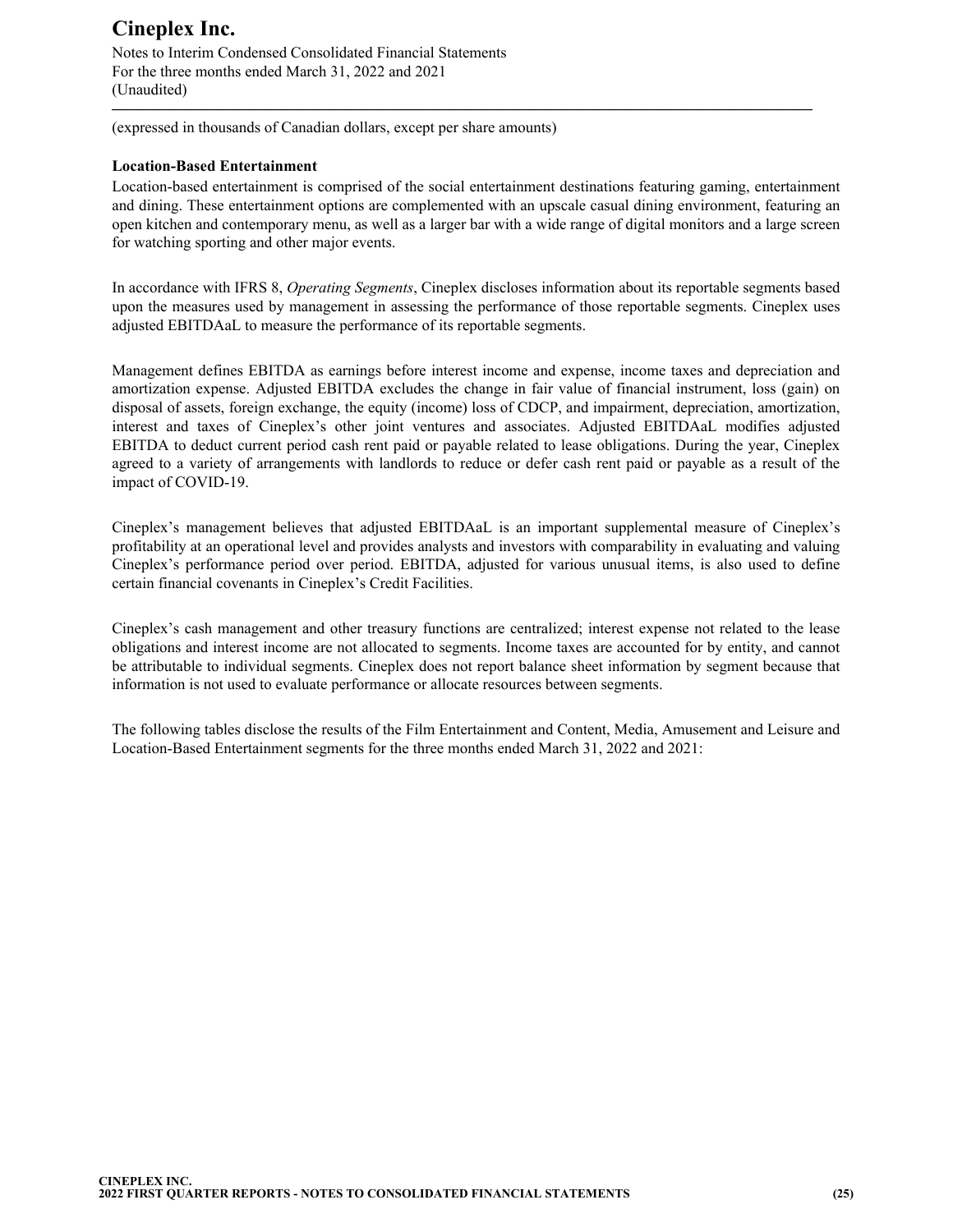Notes to Interim Condensed Consolidated Financial Statements For the three months ended March 31, 2022 and 2021 (Unaudited)

(expressed in thousands of Canadian dollars, except per share amounts)

| Three months ended March 31, 2022                                                                                                                                                                                                        |             | Film<br>Entertainment<br>and Content<br>(i) |             | Media (i) |             | Amusement<br>and Leisure |               | Location-<br>Based<br>Entertainment |             | Corporate and<br>other (iii) |               | Consolidated |
|------------------------------------------------------------------------------------------------------------------------------------------------------------------------------------------------------------------------------------------|-------------|---------------------------------------------|-------------|-----------|-------------|--------------------------|---------------|-------------------------------------|-------------|------------------------------|---------------|--------------|
| <b>Major product and service lines</b>                                                                                                                                                                                                   |             |                                             |             |           |             |                          |               |                                     |             |                              |               |              |
| Box office                                                                                                                                                                                                                               | \$          | 79,952                                      | \$          |           | \$          |                          | S             |                                     | - \$        |                              | <sup>\$</sup> | 79,952       |
| Food service                                                                                                                                                                                                                             |             | 62,008                                      |             |           |             |                          |               | 6,380                               |             |                              |               | 68,388       |
| Media                                                                                                                                                                                                                                    |             |                                             |             | 15,440    |             |                          |               | 105                                 |             |                              |               | 15,545       |
| Amusement                                                                                                                                                                                                                                |             | 2,091                                       |             |           |             | 34,839                   |               | 13,494                              |             |                              |               | 50,424       |
| Other                                                                                                                                                                                                                                    |             | 14,350                                      |             |           |             |                          |               | 64                                  |             |                              |               | 14,414       |
| <b>Total revenues</b>                                                                                                                                                                                                                    | S           | 158,401                                     | $\mathbf S$ | 15,440    | \$          | 34,839                   | \$            | $20,043$ \$                         |             | $\overline{\phantom{0}}$     | <sup>\$</sup> | 228,723      |
| Primary geographical markets                                                                                                                                                                                                             |             |                                             |             |           |             |                          |               |                                     |             |                              |               |              |
| Canada                                                                                                                                                                                                                                   | \$          | 158,401                                     | \$          | 13,657    | \$          | 10,507                   | \$            | 20,043 \$                           |             |                              | \$            | 202,608      |
| United States and other countries                                                                                                                                                                                                        |             |                                             |             | 1,783     |             | 24,332                   |               |                                     |             |                              |               | 26,115       |
| <b>Total revenues</b>                                                                                                                                                                                                                    | $\mathbf S$ | 158,401                                     | $\mathbf S$ | 15,440    | \$          | 34,839                   | $\mathbf S$   | $20.043$ \$                         |             | $\overline{\phantom{0}}$     | $\mathbf{s}$  | 228,723      |
| Timing of revenue recognition                                                                                                                                                                                                            |             |                                             |             |           |             |                          |               |                                     |             |                              |               |              |
| Transferred at a point in time                                                                                                                                                                                                           | \$          | 158,401                                     | \$          | 2,990     | S           | 34,839                   | \$            | $20,043$ \$                         |             |                              | <sup>\$</sup> | 216,273      |
| Transferred over time                                                                                                                                                                                                                    |             |                                             |             | 12,450    |             |                          |               |                                     |             |                              |               | 12,450       |
| <b>Total revenues</b>                                                                                                                                                                                                                    | $\mathbf S$ | 158,401                                     | \$          | 15,440    | $\mathbf S$ | 34,839                   | \$            | $20,043$ \$                         |             | $\frac{1}{1}$                | <sup>\$</sup> | 228,723      |
| <b>Adjusted EBITDAaL</b>                                                                                                                                                                                                                 | \$          | (6,285)                                     | \$          | 5,260     | \$          | 4,985                    | \$            | $6,404$ \$                          |             | $(16,083)$ \$                |               | (5,719)      |
| Difference between the sum of depreciation of right-of-use assets and interest expense related to the lease obligations as<br>compared to the cash rent paid or payable related to lease obligations with respect to the current period: |             |                                             |             |           |             |                          |               |                                     |             |                              |               | (3,227)      |
| Other adjustments (ii)                                                                                                                                                                                                                   |             |                                             |             |           |             |                          |               |                                     |             |                              |               | 3,512        |
| Depreciation and amortization - other assets                                                                                                                                                                                             |             |                                             |             |           |             |                          |               |                                     |             |                              |               | 26,892       |
| Interest expense - other                                                                                                                                                                                                                 |             |                                             |             |           |             |                          |               |                                     |             |                              |               | 10,083       |
| Interest income                                                                                                                                                                                                                          |             |                                             |             |           |             |                          |               |                                     |             |                              |               | (30)         |
| Provision for income taxes                                                                                                                                                                                                               |             |                                             |             |           |             |                          |               |                                     |             |                              |               | (724)        |
| <b>Net loss</b>                                                                                                                                                                                                                          |             |                                             |             |           |             |                          |               |                                     |             |                              | $\mathbb{S}$  | (42, 225)    |
| Other operating segment disclosures                                                                                                                                                                                                      |             |                                             |             |           |             |                          |               |                                     |             |                              |               |              |
| Depreciation - right-of-use assets                                                                                                                                                                                                       | \$          | 22,298                                      | \$          | 832       | \$          | 134                      | <sup>\$</sup> | 907 \$                              |             | 92                           | -S            | 24,263       |
| Depreciation and amortization - other assets                                                                                                                                                                                             | \$          | 16,960                                      | \$          | 1,148     | \$          | 4,605                    | \$            | 4,179 \$                            |             |                              | -S            | 26,892       |
| Interest expense - lease obligations                                                                                                                                                                                                     | \$          | 12,928                                      | \$          | 134       | \$          | 119                      | S             | $1,308$ \$                          |             | 215S                         |               | 14,704       |
| Goodwill balance                                                                                                                                                                                                                         | \$          | 413,915                                     | \$          | 206,385   | \$          | 15,121                   | \$            |                                     | $\mathbf S$ |                              | <sup>\$</sup> | 635,421      |

**—————————————————————————————————————————————**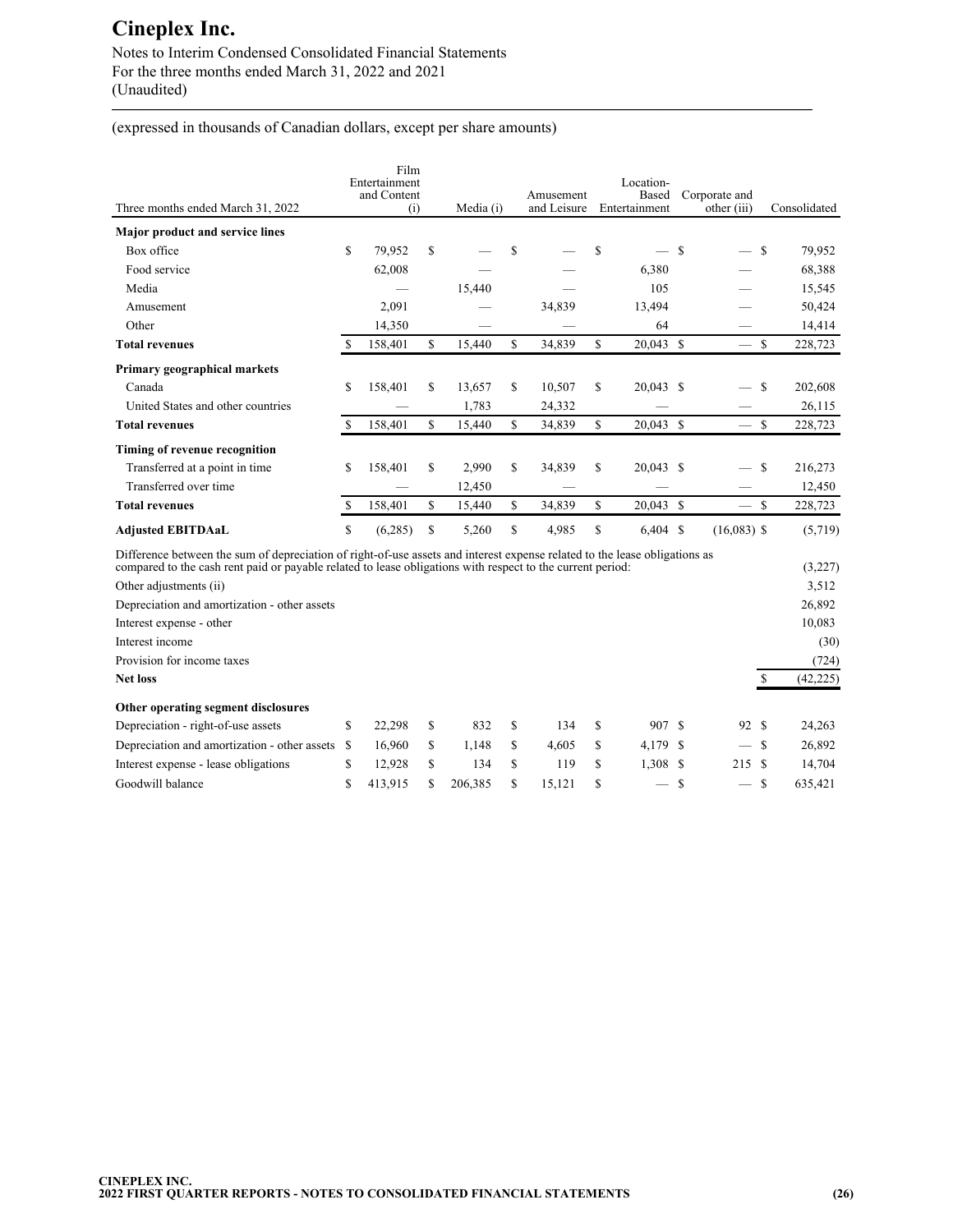Notes to Interim Condensed Consolidated Financial Statements For the three months ended March 31, 2022 and 2021 (Unaudited)

(expressed in thousands of Canadian dollars, except per share amounts)

| Three months ended March 31, 2021                                                                                                                                                                                                        |     | Film<br>Entertainment<br>and Content<br>(i) | Media (i)  |   | Amusement<br>and Leisure |      | Location-<br>Based<br>Entertainment |               | Corporate and<br>other (iii) |               | Consolidated |
|------------------------------------------------------------------------------------------------------------------------------------------------------------------------------------------------------------------------------------------|-----|---------------------------------------------|------------|---|--------------------------|------|-------------------------------------|---------------|------------------------------|---------------|--------------|
| <b>Major product and service lines</b>                                                                                                                                                                                                   |     |                                             |            |   |                          |      |                                     |               |                              |               |              |
| Box office                                                                                                                                                                                                                               | \$  | 3,818 \$                                    |            | S |                          | - \$ | $\overline{\phantom{0}}$            | <sup>\$</sup> | $\overline{\phantom{0}}$     | -S            | 3,818        |
| Food service                                                                                                                                                                                                                             |     | 6,317                                       |            |   |                          |      | 208                                 |               |                              |               | 6,525        |
| Media                                                                                                                                                                                                                                    |     |                                             | 9,074      |   |                          |      |                                     |               |                              |               | 9,074        |
| Amusement                                                                                                                                                                                                                                |     | 72                                          |            |   | 12,559                   |      | 1,243                               |               |                              |               | 13,874       |
| Other                                                                                                                                                                                                                                    |     | 8,086                                       |            |   |                          |      | 35                                  |               |                              |               | 8,121        |
| <b>Total revenues</b>                                                                                                                                                                                                                    | \$. | 18,293 \$                                   | $9,074$ \$ |   | 12,559 \$                |      | 1,486 \$                            |               | $-$ \$                       |               | 41,412       |
| Primary geographical markets                                                                                                                                                                                                             |     |                                             |            |   |                          |      |                                     |               |                              |               |              |
| Canada                                                                                                                                                                                                                                   | \$  | 18,293 \$                                   | $6,220$ \$ |   | 2,768 \$                 |      | 1,486 \$                            |               |                              | - \$          | 28,767       |
| United States and other countries                                                                                                                                                                                                        |     |                                             | 2,854      |   | 9,791                    |      |                                     |               |                              |               | 12,645       |
| <b>Total revenues</b>                                                                                                                                                                                                                    | S   | 18,293 \$                                   | 9,074 \$   |   | 12,559 \$                |      | 1,486 \$                            |               |                              | -S            | 41,412       |
| Timing of revenue recognition                                                                                                                                                                                                            |     |                                             |            |   |                          |      |                                     |               |                              |               |              |
| Transferred at a point in time                                                                                                                                                                                                           | \$  | 18,293 \$                                   | 2,855 \$   |   | 12,559 \$                |      | 1,486 \$                            |               |                              | <sup>\$</sup> | 35,193       |
| Transferred over time                                                                                                                                                                                                                    |     |                                             | 6,219      |   |                          |      |                                     |               |                              |               | 6,219        |
| <b>Total revenues</b>                                                                                                                                                                                                                    | \$  | 18,293 \$                                   | $9,074$ \$ |   | 12,559 \$                |      | $1,486$ \$                          |               | — \$                         |               | 41,412       |
| <b>Adjusted EBITDAaL</b>                                                                                                                                                                                                                 | \$  | $(41,948)$ \$                               | 790 \$     |   | $(3,011)$ \$             |      | $(3,170)$ \$                        |               | $(14,751)$ \$                |               | (62,090)     |
| Difference between the sum of depreciation of right-of-use assets and interest expense related to the lease obligations as<br>compared to the cash rent paid or payable related to lease obligations with respect to the current period: |     |                                             |            |   |                          |      |                                     |               |                              |               | 8.692        |

**—————————————————————————————————————————————**

|                                                   |  |                                                   |                                            |                                             |   |                                 | (27, 581)                          |
|---------------------------------------------------|--|---------------------------------------------------|--------------------------------------------|---------------------------------------------|---|---------------------------------|------------------------------------|
|                                                   |  |                                                   |                                            |                                             |   |                                 | 29,509                             |
|                                                   |  |                                                   |                                            |                                             |   |                                 | 13,665                             |
|                                                   |  |                                                   |                                            |                                             |   |                                 | (26)                               |
|                                                   |  |                                                   |                                            |                                             |   |                                 | 3,339                              |
|                                                   |  |                                                   |                                            |                                             |   |                                 | (89, 688)                          |
|                                                   |  |                                                   |                                            |                                             |   |                                 |                                    |
| \$                                                |  |                                                   |                                            |                                             |   |                                 | 26,318                             |
| Depreciation and amortization - other assets<br>S |  |                                                   |                                            |                                             |   |                                 | 29,509                             |
| \$                                                |  |                                                   |                                            |                                             |   |                                 | 14,359                             |
| \$                                                |  |                                                   |                                            |                                             | S |                                 | 635,475                            |
|                                                   |  | 23,508 \$<br>17,716 \$<br>12,795 \$<br>413,915 \$ | 798 \$<br>$2,036$ \$<br>106S<br>206,385 \$ | 742 \$<br>$6,005$ \$<br>140 \$<br>15,175 \$ |   | 988 S<br>3,752 \$<br>$1,268$ \$ | 282 \$<br>$-$ S<br>50 \$<br>$-$ \$ |

(i) The Film Entertainment and Content reporting segment does not charge an access fee to the Media reporting segment for in-theatre advertising.

(ii) Other adjustments include change in fair value of financial instruments, loss (gain) on disposal of assets, CDCP equity (income) loss, foreign exchange, non-controlling interest adjusted EBITDA, depreciation and amortization for joint ventures and taxes and interest - joint ventures.

(iii) Corporate and other represents the cost of centralized corporate overhead that is not allocated to the other operating segments and includes the change in fair value of financial instruments.